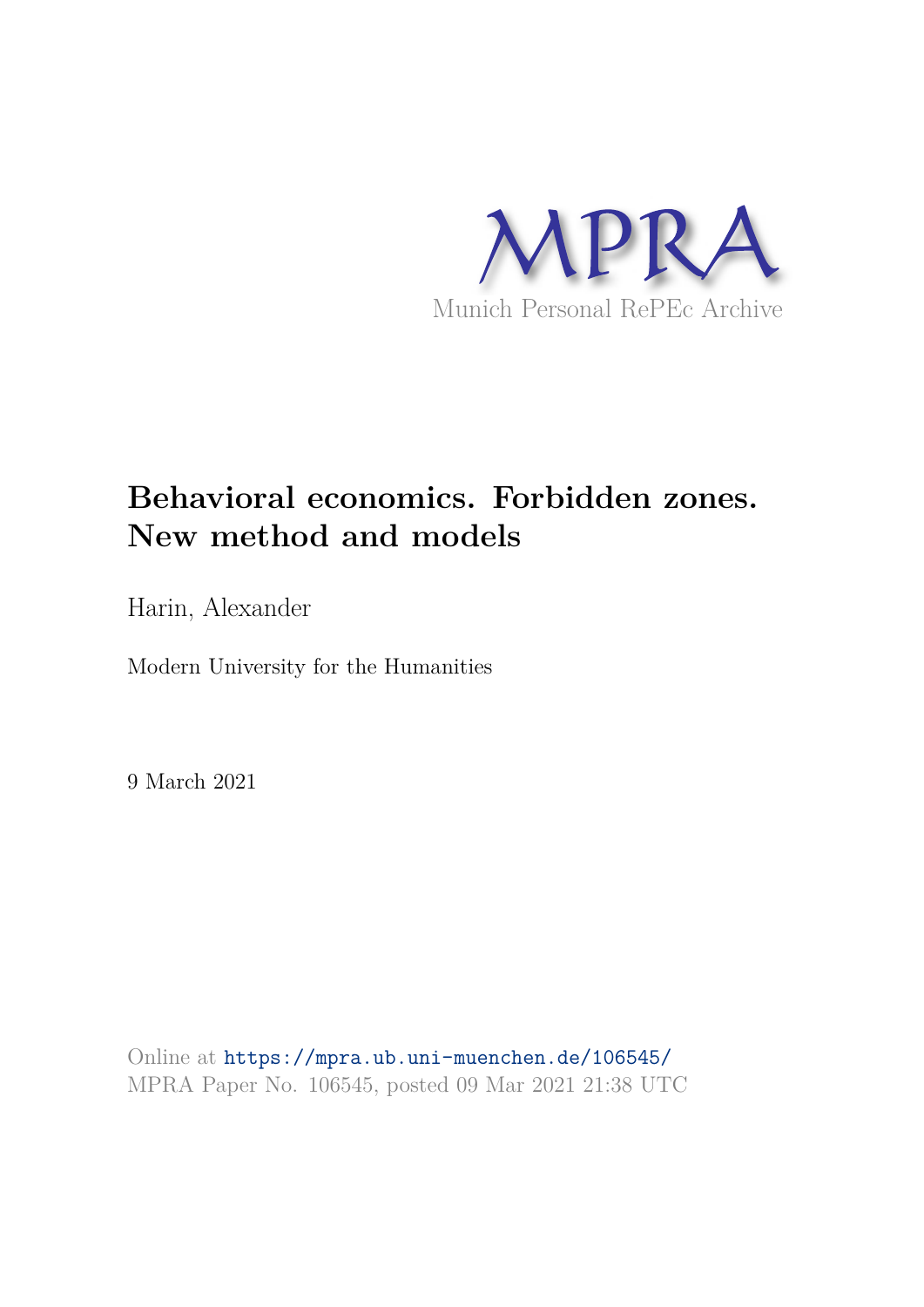# **Behavioral economics. Forbidden zones. New method and models**

Alexander Harin

aaharin@gmail.com Modern University for the Humanities

A forbidden zone theorem, hypothesis, and applied mathematical method and model are introduced in the present article. The method and model are based on the forbidden zones and hypothesis. The model is uniformly and successfully applied for different domains. The ultimate goal of the research is to solve some generic problems of behavioral economics.

Keywords: Expectation Variation Boundary Utility PACS: 60A86 62C86

# Table of contents

| 1.                                                                        | 3  |
|---------------------------------------------------------------------------|----|
| 1.1. Preliminaries. Main contributions. Organization of the article       |    |
| 1.2. Moments, functions, utility, noise, biases. Review of the literature |    |
| 1.3. Practical need for such considerations                               |    |
| 1.4. Two ways. Variance, expectation, and forbidden zones                 |    |
|                                                                           |    |
| 2.                                                                        | 7  |
| 2.1. Preliminaries                                                        |    |
| 2.2. Maximality of the variance                                           |    |
| 2.3. Existence theorem                                                    |    |
| 2.4. Comments to the theorem                                              |    |
| <b>Practical examples of the occurrence of the forbidden zones</b><br>3.  | 9  |
| 3.1. Practical examples of the forbidden zones. Boat and waves            |    |
| 3.2. Practical examples of the forbidden zones. Washing machine, drill    |    |
| 3.3. Vibration suppression. Sure games                                    |    |
| 4.                                                                        | 10 |
| 4.1. Preliminary remark                                                   |    |
| 4.2. Behavioral hypothesis                                                |    |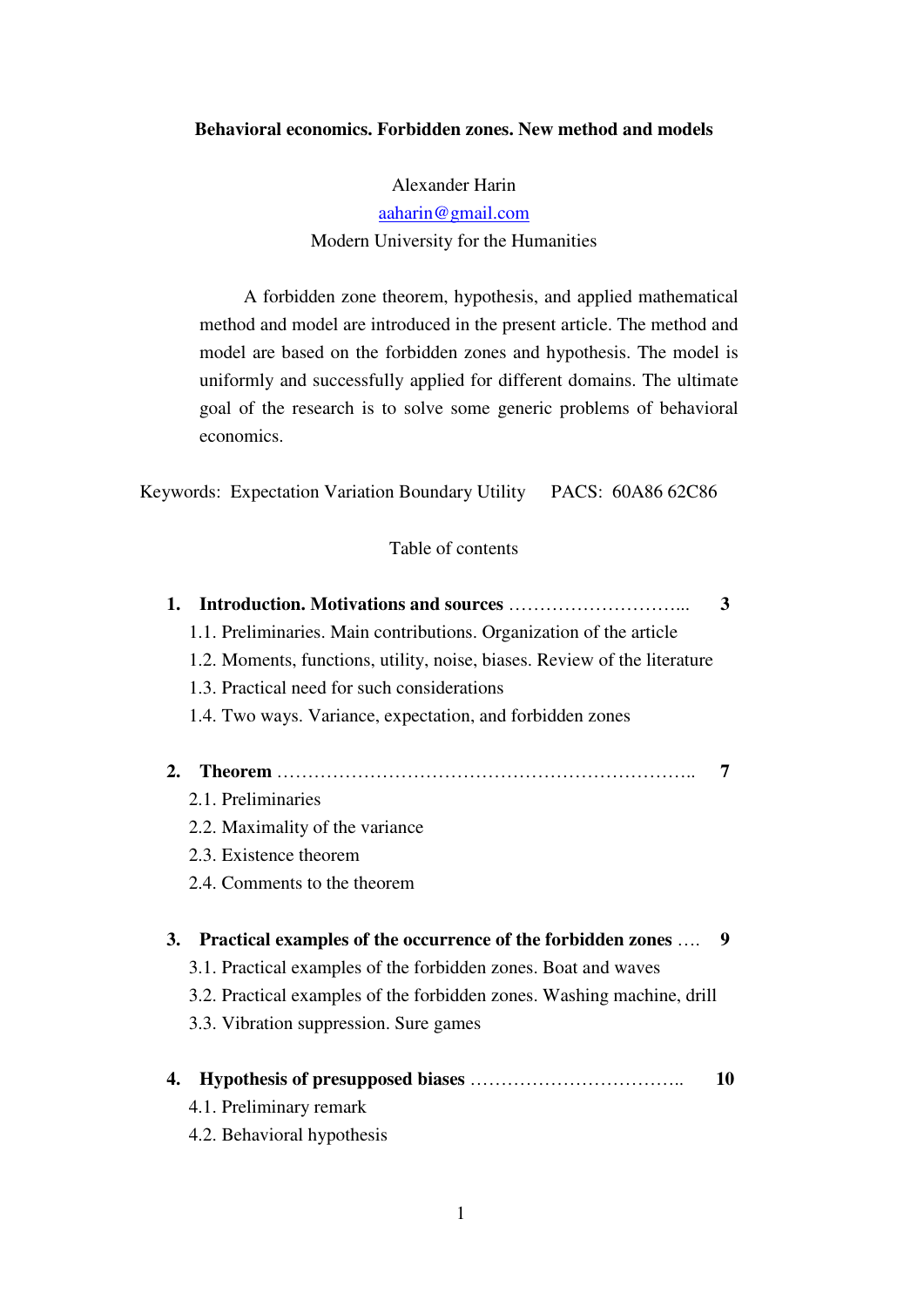| 5.           | Mathematical method of biases of expectations (MMBE) 11         |    |
|--------------|-----------------------------------------------------------------|----|
|              | 5.1. Propositions                                               |    |
|              | 5.2. Notation                                                   |    |
|              | 5.3. General relations of the MMBE                              |    |
|              | 5.4. Restrictions. One of the main questions                    |    |
|              | 5.5. First stage. Qualitative problems, models and explanations |    |
| 6.           |                                                                 | 14 |
|              | 6.1. Need for qualitative models                                |    |
|              | 6.2. Elements of a general qualitative model                    |    |
|              | 6.3. Special qualitative mathematical model (SQMM)              |    |
|              | 6.4. Novelty                                                    |    |
| 7.           | Particular consequence. Practical numerical examples            |    |
|              |                                                                 | 16 |
|              | 7.1. Particular consequence.                                    |    |
|              | Mathematical support for the analysis in behavioral economics   |    |
|              | 7.2. Practical numerical example. First domain. Gains           |    |
|              | 7.3. Practical numerical example. Second domain. Losses         |    |
| 8.           |                                                                 | 19 |
|              | 8.1. Necessity of corrections                                   |    |
|              | 8.2. Possible additional tools for various theories and models  |    |
|              | 8.3. Possible description of the influence of noise             |    |
|              | 8.4. Biases of measurement data                                 |    |
| 9.           |                                                                 | 22 |
|              |                                                                 | 23 |
|              |                                                                 | 23 |
| $\mathbf{A}$ |                                                                 | 27 |
|              | A.1.                                                            | 27 |
|              | A.2.                                                            | 29 |
|              | A.3.                                                            | 30 |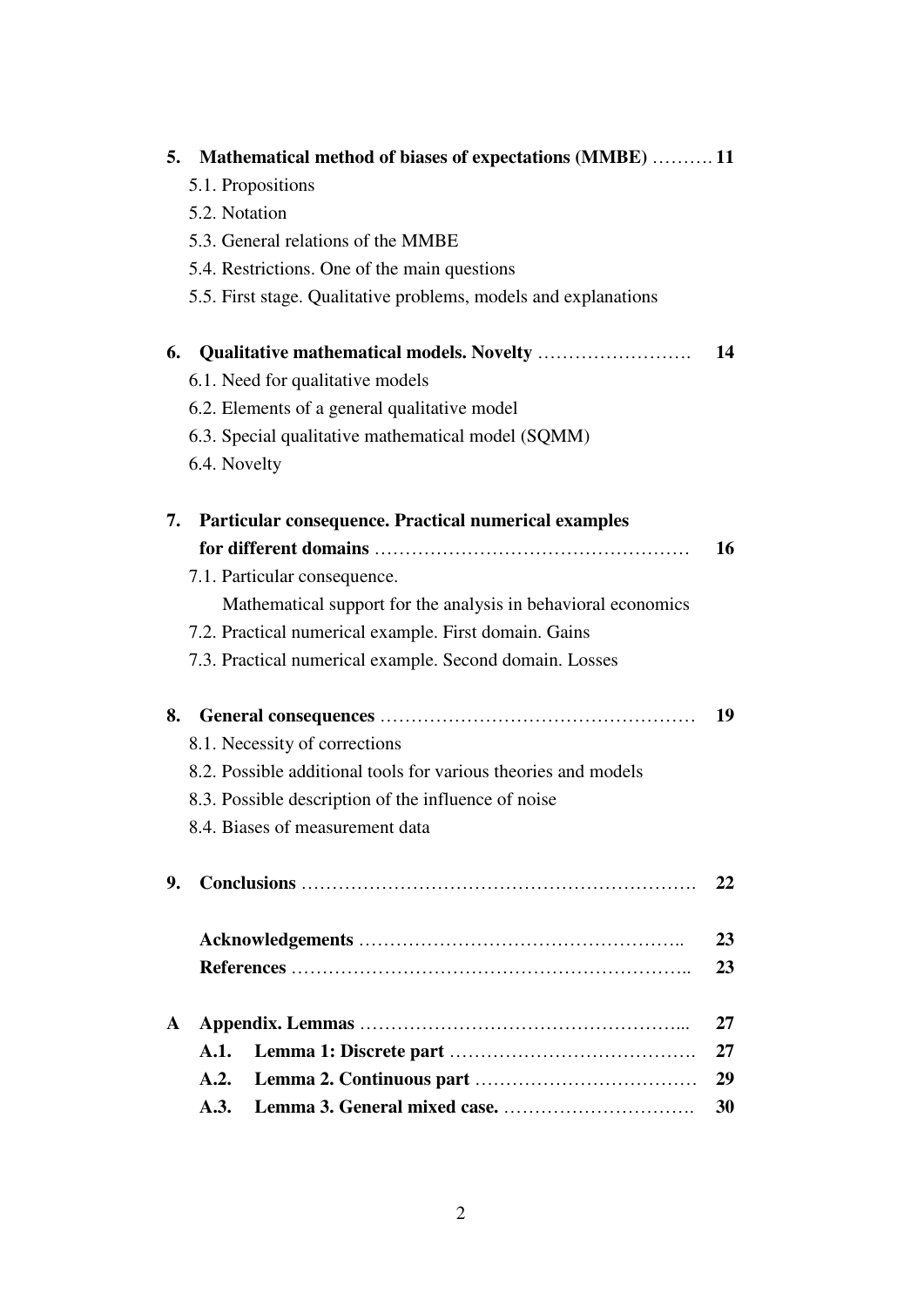# **1. Introduction. Motivations and sources**

1.1. Preliminaries. Main contributions. Organization of the article

Random variables whose values lie within a finite interval and whose variances are non-zero are analyzed in the present article. Such r.v.s can represent diverse types of data and information including measurement data. A theorem is proven that establishes the existence of certain non-zero boundary bounds (or forbidden zones) on the expectations of these r.v.s.

The theorem provides mathematical support for the analysis (see, e.g., [26]) of well-known generic problems (see, e.g., [30] of behavioral economics, and mainly for a behavioral idea (hypothesis) of presupposed biases, and applied mathematical method (approach) and models.

Two main contributions of the article can be preliminary noted.

1) A necessity of corrections for situations that satisfy the theorem.

2) A mathematical model that is uniformly true for different domains.

The article is organized as follows.

Section 1 presents its motivations and sources.

Section 2 presents the forbidden zone theorem.

Section 3 presents practical examples of the forbidden zones.

Section 4 presents the hypothesis.

Section 5 presents the mathematical method.

Section 6 presents the mathematical models.

Section 7 presents a particular consequence of a special model and practical numerical examples of its application for different domains.

Section 8 presents general consequences of the theorem and method.

Section 9 presents conclusions.

The Appendix presents lemmas for the theorem.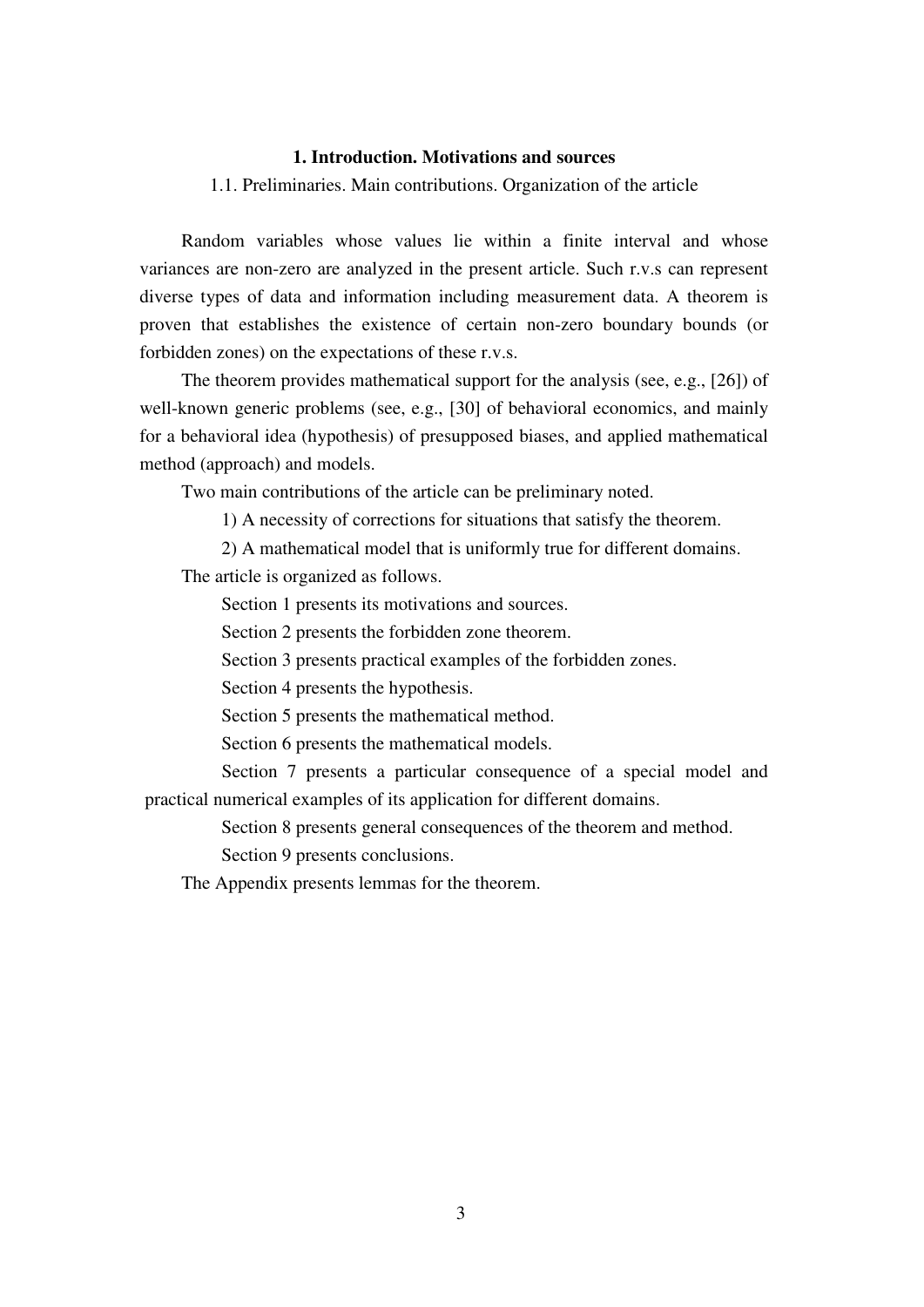#### 1.2. Moments, functions, utility, noise, biases. Review of the literature

Diverse bounds on moments and functions of r.v.s are considered in a wealth of works, see, e.g., [15], [19], [33], [36]. The works [40], [45], and, especially, [8] consider the closest mathematical situations to that analyzed here. Additionally, the discrete part of the proof in the Appendix can be considered as another variant of the proof in [8]. The continuous and mixed parts of the proof in the Appendix can be considered as its developments.

Mathematical aspects of utility are considered in, e.g., [7], [9], [16], [37]. Works [1] and [48] provide one of the two starting points for the theorem.

Noise and its influence are the subject of a wealth of works.

Channel capacity and noise are considered in a lot of works, see, e.g., [14], [44], [46], [55]. Channel capacity is in a sense similar to the allowed zone that is complementary to the considered forbidden zones.

Some qualitative influences of noise are analyzed as well. For example, stabilization and synchronization by noise are considered in a number of works, see, e.g., [4], [6], [13], [21]. Noise as a possible cause of some periodic behavior is considered in, e.g., [23], [42].

So the cited articles and also, in a sense, this one show that noise can exert not only a quantitative but also some qualitative influence.

Diverse types of biases are considered in a wealth of works. For example:

behavioral biases are considered in, e.g., [32], [56];

psychological biases are considered in, e.g., [38], [50];

home biases are considered in, e.g., [17], [18], [22];

anchoring biases are considered in, e.g., [25], [52];

confirmatory biases are considered in, e.g., [3], [10];

optimism biases are considered in, e.g., [11], [53];

present biases are considered in, e.g., [34], [54].

The nearest to the items of this article are:

hypothetical biases (see, e.g., [35], [39]), [49],

and pull-to-center biases (and close items such as newsvendor problem), see, e.g., [2], [5], [24], [57].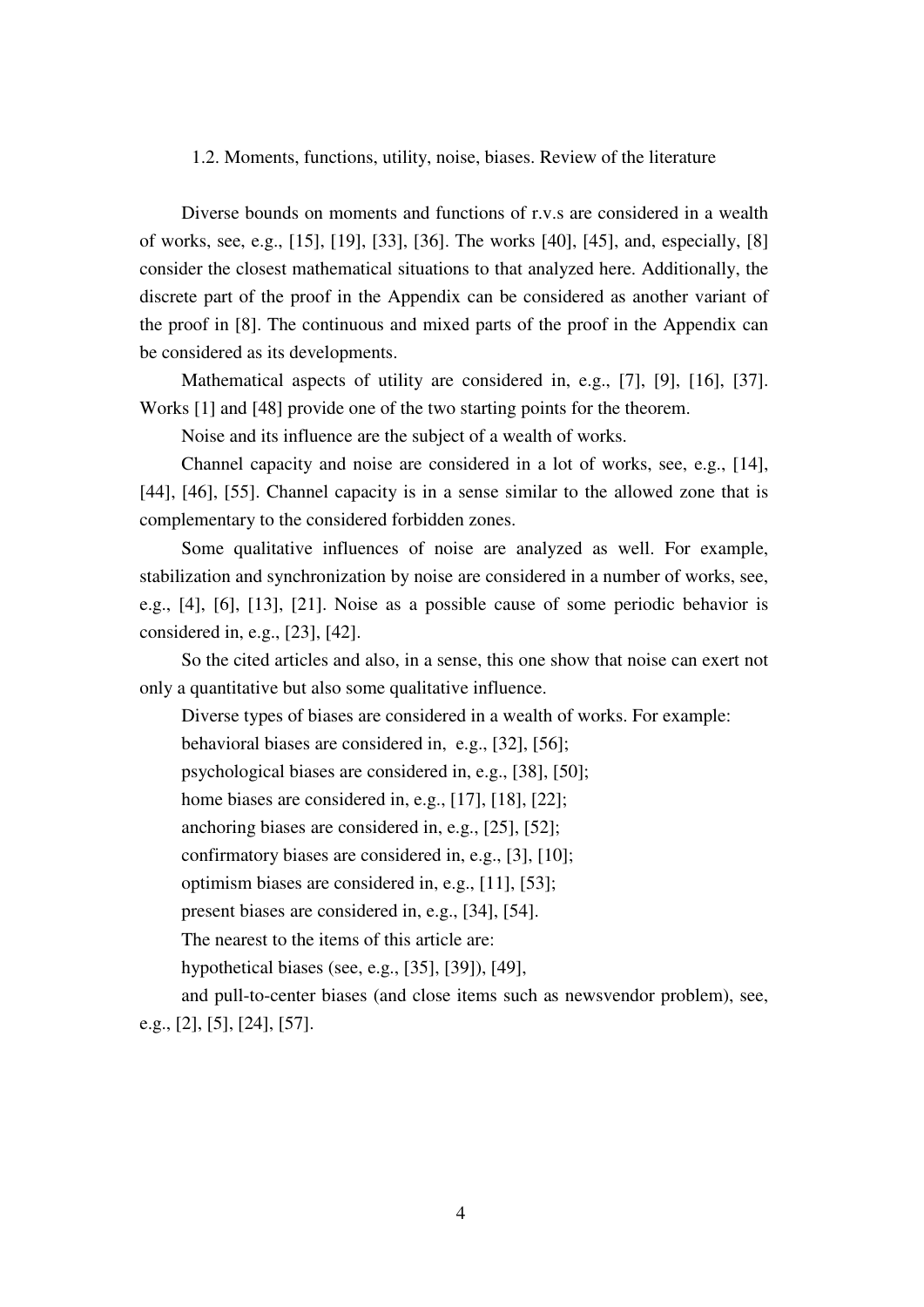# 1.3. Practical need for such considerations

A man as an individual actor is a key subject of economics and some other sciences. There are a number of problems concerned with the mathematical description of the behavior of an individual. Examples of these are the underweighting of high and the overweighting of low probabilities, the Allais paradox, risk aversion, loss aversion, equity premium puzzle, fourfold pattern of risk preferences, etc.

#### 1.3.1. Choices between uncertain and sure games

One of the problems of this mathematical description is a comparison of choices between uncertain and sure games.

The essence of the above examples of the problems consists in biases of choices of people (subjects) for the uncertain and sure games in comparison with the predictions of the theory of probability. These problems are generic and wellknown. They are the most important in behavioral economics in utility and prospect theories and also in psychology, decision theory, and the social sciences. They are pointed out in a wealth of works.

For example, we see in [30] page 222:

"A long series of modern challenges to utility theory, starting with the paradoxes of Allais (1953) ..., have demonstrated inconsistency in preferences"

For example, we see in [31], page 265:

"PROBLEM 1: Choose between

A: 2,500 with probability .33, // 2,400 with probability .66, // 0 with probability .01; B: 2,400 with certainty.

 $N = 72$  [18] [82]"

*My note. This is the clear inconsistency: 18% for "A," that is less than 82% for "B" (for 72 trials) in opposition with the expectations 2.500* $\times$ *.33+2.400* $\times$ *.66 = 2,409, that is more than 2.400.* 

For example, we see in [47], page 974:

"... a choice between two lotteries *R'* (for "riskier") and *S'* (for "safer"). *R'* gave a 0.2 chance of winning £10.00 and a 0.75 chance of winning £7.00 (with the residual 0.05 chance of winning nothing); *S'* gave £7.00 for sure."

*My note.*  $R' = \text{\textsterling}10.00 \times 0.2 + \text{\textsterling}7.00 \times 0.75 = \text{\textsterling}7.25$  and  $S' = \text{\textsterling}7.00$ . Here the *expectations are R'* = £7.25, that is more than  $S' = \text{\textsterling}7.00$ , but the results were 13 *choices for R' that is less than 27 choices for S'.*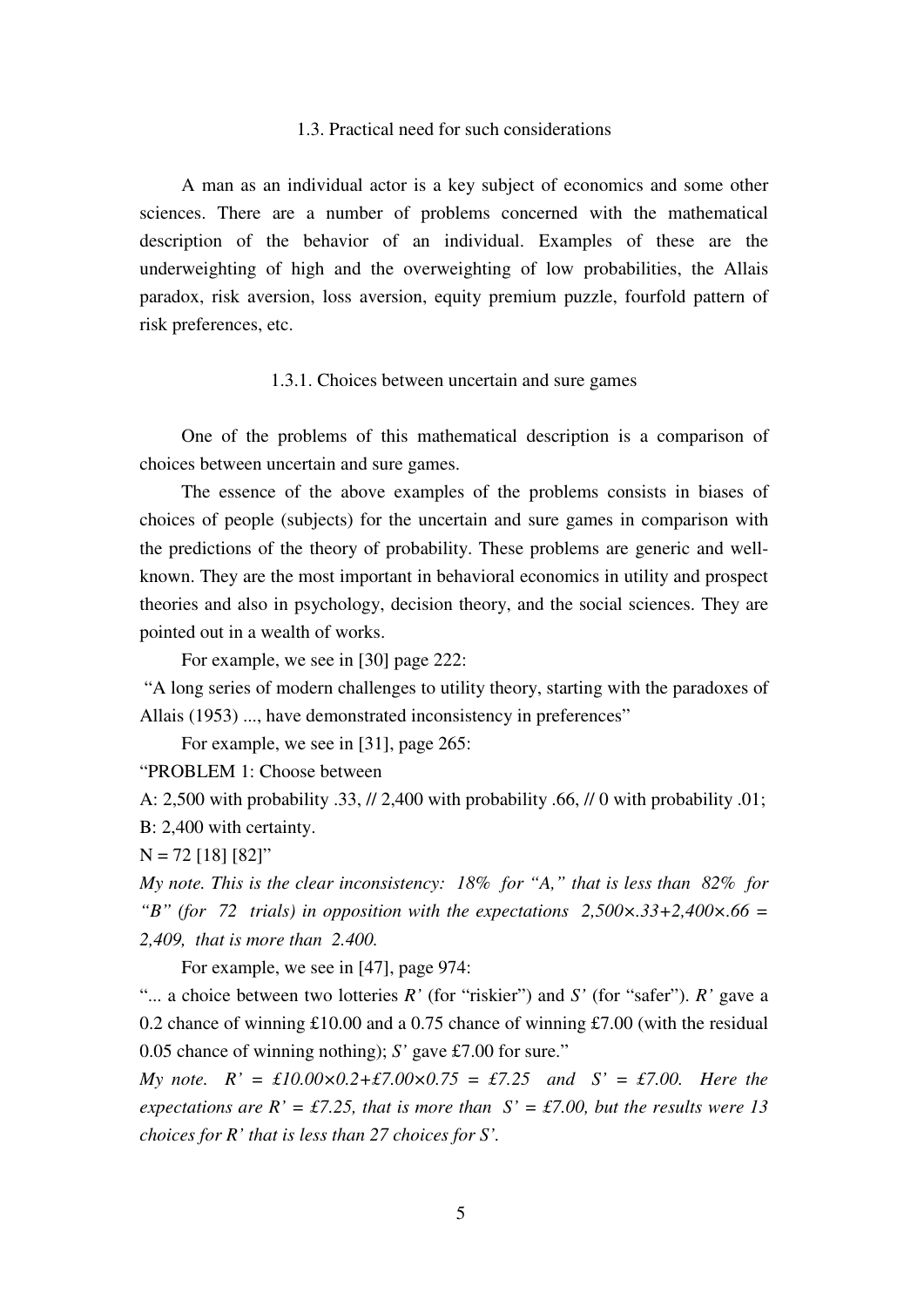#### 1.3.2. Behavior of subjects in different domains

An additional and, probably, a lot harder problem is, moreover, the radically different behavior of people (subjects) in different domains.

Thaler wrote in 2016 in [51], pages 1581–1582 (the boldfaces are my own): "Kahneman and Tversky's research documented numerous choices that **violate any sensible definition of rational**. ... subjects were **risk averse in the domain of gains** but **risk seeking in the domain of losses**."

*My note: at high probabilities.* 

For example, the data in [31], page 268 Table 1 can be represented as: Problem 3: (4,000 at 0.80) > (3,000 at 1.00) leads to choices  $[20\%]$  <  $[80\%]$ . Problem 3': (-4,000 at 0.80) < (-3,000 at 1.00) leads to choices [92%] > [8%]. *My note. These data lead to the undoubted deduction of the clear inconsistency between the behavior of subjects in the domains of gains and losses.* 

This article is motivated in large measure by the need for mathematical support for the performed analysis (see, e.g., [26]) of the influence of the scatter and noisiness of data. This analysis is mathematically supported here. It has explained the above problems, at least partially or qualitatively.

1.4. Two ways. Variance, expectation, and forbidden zones

Many efforts have been made to explain the above generic problems.

One of the possible ways to explain them has been widely discussed, e.g., in [12], [29], [43]. It consists in paying proper attention to imprecision, noise, incompleteness, and other reasons that can cause spread of data.

Another possible way is to consider the vicinities of the boundaries of the probability scale, e.g., at  $p\rightarrow 1$ . So [1] and [48] emphasized a fundamental question: whether Prelec's function (see [41]) is equal to 1 at  $p = 1$ .

In any case, one may suppose that a synthesis of these two possible ways can be of some interest. This idea of a synthesis turned out to be useful indeed. It has successfully explained, at least partially, the underweighting of high and the overweighting of low probabilities, risk aversion, and some other problems (see, e.g., [26]). There are also works providing experimental support of this synthesis (see, e.g., [27], [47]).

Here it is proved that bounds on the variances and ranges of random variables lead to bounds (or forbidden zones) for their expectations near the boundaries of the ranges (intervals). The role of noise, as a possible cause of these zones, and their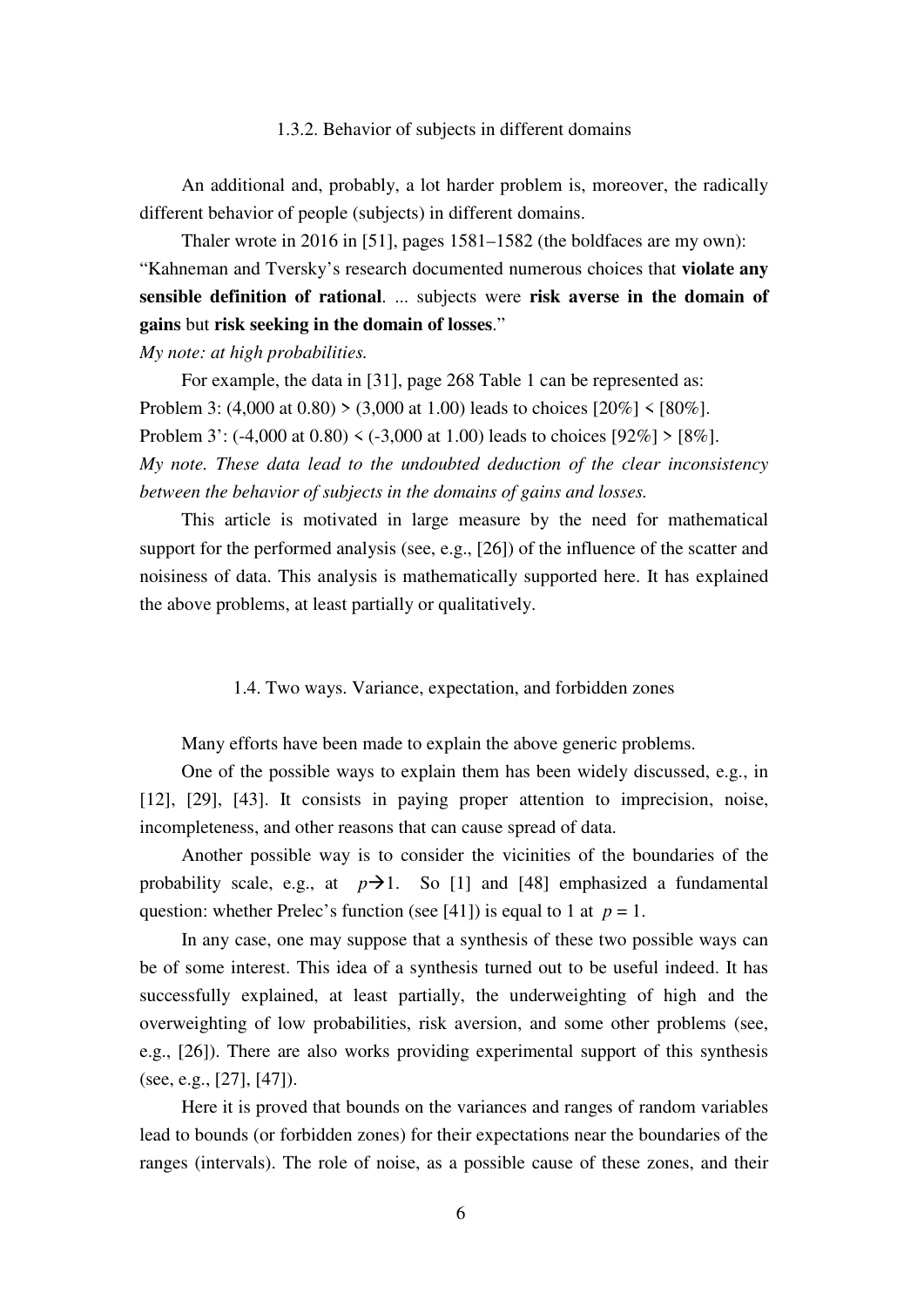possible influence on the results of measurements near the boundaries of the intervals are considered in a preliminary way also.

Keeping in mind the above bounds in, e.g., [15], [19], [33], [40] for functions, various functions of the expectations of r.v.s can be also investigated.

#### **2. Theorem**

# 2.1. Preliminaries

Let us consider a set  $\{X_i\}$ ,  $i = 1, \ldots, n$ , of random variables  $X_i$  whose values lie within an interval [a, b]. For the sake of simplicity,  $X_i$ ,  $\mu_i$ ,  $\sigma_i^2$  and similar symbols will often be written without the subscript "*i*."

If there is at least one discrete value of *X*, then let us denote the discrete value(s) of *X* by  $\{x_k\}$ ,  $k = 1, ..., K$ , where  $K \ge 1$ , and the probability mass function (PMF) by  $p_X(x_k)$ . If there are none, then let us ignore all the expressions involving discrete value(s).

If there are continuous values of *X*, then let us denote them by *x* and the probability density function (PDF) by  $f_X(x)$ . If there are none, then let us ignore all the expressions involving continuous values.

Under the normalizing condition

$$
\sum_{k=1}^{K} p_X(x_k) + \int_{-\infty}^{+\infty} f_X(x) dx = \sum_{x_k \in [a,b]} p_X(x_k) + \int_{a}^{b} f_X(x) dx = 1,
$$
 (1)

let us consider the expectation and variance of *X*, and their relations.

In connection with the terms "bound" and "forbidden zone," the abbreviation " $r_{\mu}$ " (arising from the first letter "*r*" of the term "restriction") will be used here, due to its consonance with the usage in previous works.

Non-trivial forbidden zones of non-zero width will sometimes be referred to as non-zero forbidden zones.

#### 2.2. Maximality of the variance

A proof is given in [8] that, for the variance  $\sigma^2$  of a discrete random variable with range  $[a, b]$  and expectation  $\mu$ ,

$$
\sigma^2 \le (\mu - a)(b - \mu). \tag{2}
$$

An alternate proof is given in the Appendix that this inequality holds also for any real-valued random variable *Xi* as in above subsection 2.1.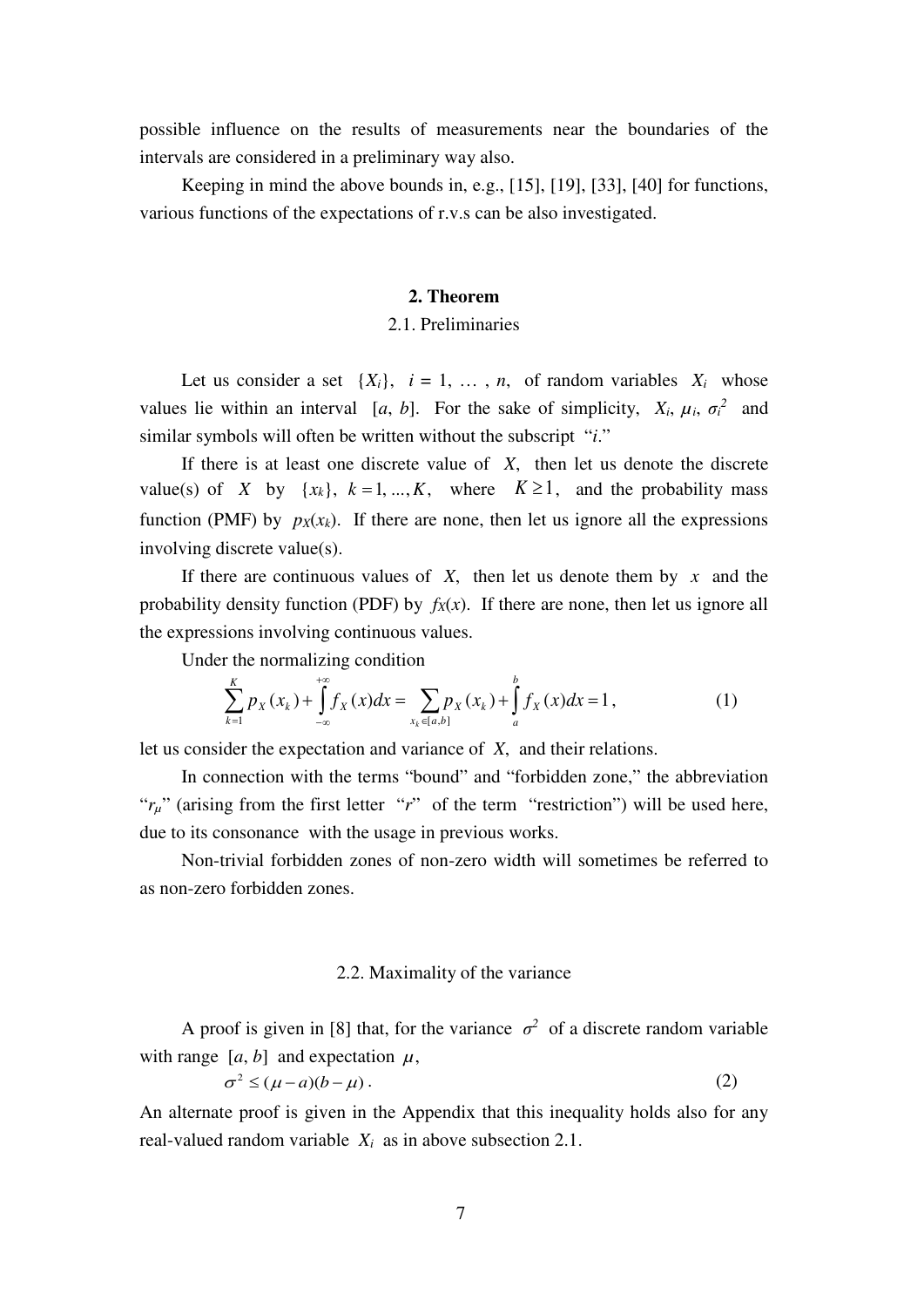#### 2.3. Existence theorem

**Theorem 1.** Consider a set  $\{X_i\}$ ,  $i = 1, \ldots, n$ , of random variables  $X_i$  whose values lie within an interval  $[a, b]$ . If  $0 \le (b-a) \le \infty$  and there exists a forbidden zone (or lower bound) of a non-zero width  $\sigma^2$ <sub>min</sub> for the variances  $\sigma_i^2$  of  $X_i$ , such that for all *i*,

$$
\sigma^2_i \ge \sigma^2_{\min} > 0, \tag{3}
$$

then certain forbidden zones (or boundary bounds, or restrictions) of a non-zero width  $r_\mu$  exist for the expectations  $\mu_i$  of each  $X_i$  such that

$$
a < (a + r_{\mu}) \le \mu_i \le (b - r_{\mu}) < b.
$$
\n(4)

**Proof**. Inequalities (2) and (3) lead to  $0 < \sigma^2_{min} \le \sigma_i^2 \le (\mu_i - a)(b - \mu_i)$ . At, e.g., the boundary *a*, this leads to  $\sigma^2_{\text{min}} \leq \sigma^2_i \leq (\mu_i - a)(b - a)$  and

$$
\mu_i \ge a + \frac{\sigma^2}{b-a} \ge a + \frac{\sigma^2}{b-a}.
$$

At the boundary *b*, the considerations are similar and give

$$
\mu_i \leq b - \frac{\sigma^2}{b-a} \leq b - \frac{\sigma^2_{\min}}{b-a}.
$$

Defining the bounds (restrictions)  $r_\mu$  on the expectation  $\mu_i$  as

$$
r_{\mu} \equiv \frac{\sigma^2_{\min}}{b-a} \le \frac{\sigma^2_i}{b-a},\tag{5}
$$

we obtain the inequalities  $a + r_u \le \mu_i \le b - r_u$ .

Due to  $0 \le (b-a) \le \infty$  and  $\sigma^2_{\min} > 0$ , the bounds  $r_\mu$  are non-zero and this leads to the inequalities

$$
a < \left(a + \frac{\sigma^2_{\min}}{b - a}\right) \le \mu_i \le \left(b - \frac{\sigma^2_{\min}}{b - a}\right) < b
$$
 (6)

those are equivalent to  $(4)$ . □

# 2.4. Comments to the theorem

We see that the particular bounds for the expectation of some a particular r. v. are determined by its variance. If the variance is non-zero, then these bounds are non-zero also. If the minimal variance  $\sigma^2$ <sub>min</sub> for the set of random variables  $\{X_i\}$ is non-zero, then the common bounds for the set of all  $X_i$  are non-zero as well. These bounds cannot be less than  $r_\mu$  in (5).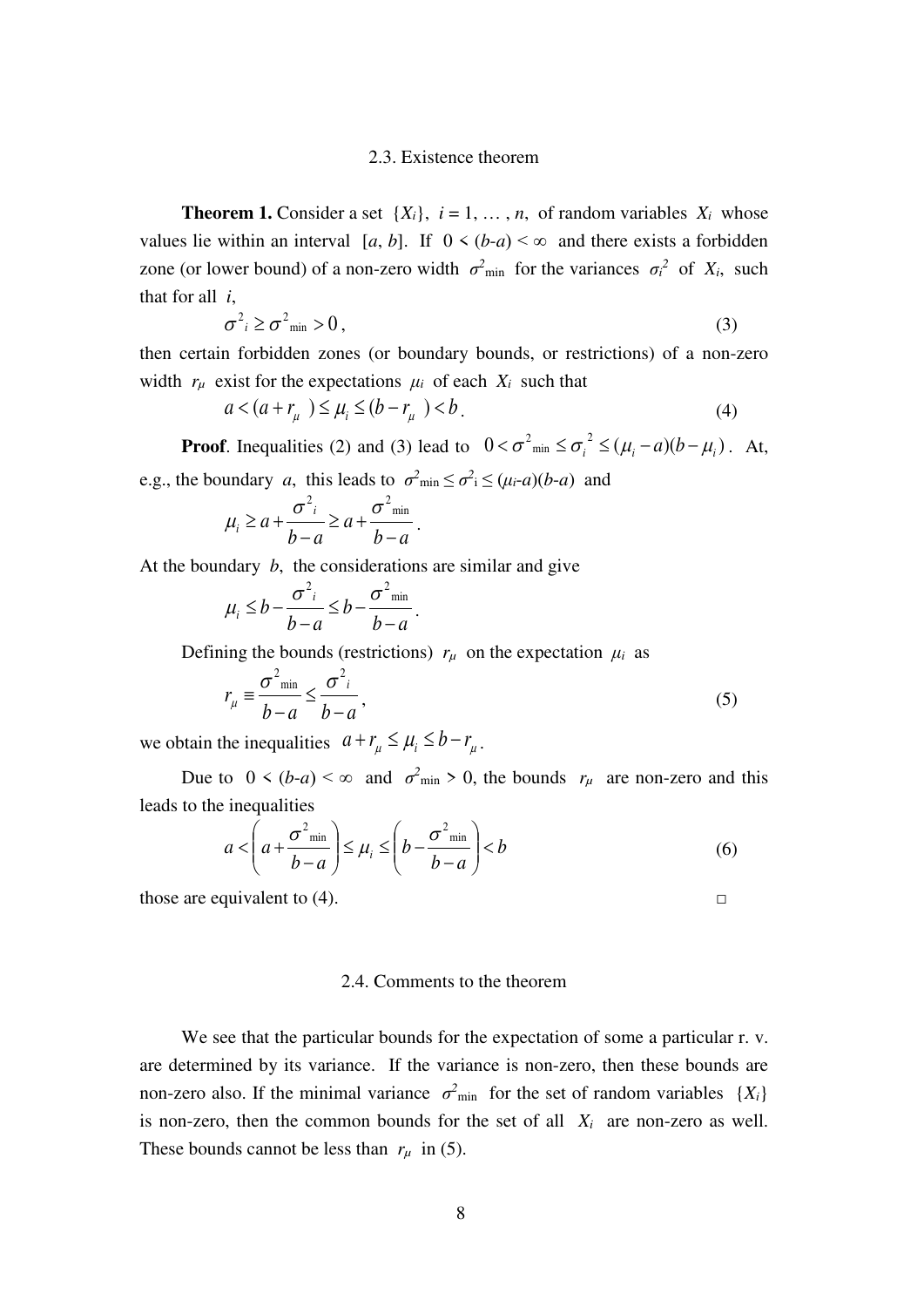The boundary bounds (restrictions)  $r<sub>u</sub>$  can be considered as some forbidden zones of the width  $r_\mu$  for the expectations of the random variables  $X_i$  near the boundaries of the interval [*a*, *b*]. Consequently the allowed zone for the expectations of  $X_i$  is located in the center of the interval. The allowed zone is compressed by the forbidden zones (in comparison with the entire interval), and the expectations are biased from the boundaries to the middle of the interval (in comparison with the case of zero forbidden zones). This is similar to the pull-tocenter biases, see, e.g., [2], [24], [57].

The importance of this simple theorem lies in its particular and general consequences that are used and/or considered in next sections.

#### **3. Practical examples of the occurrence of the forbidden zones**

3.1 Practical examples of the forbidden zones. Boat and waves

Consider a calm or mirror-like sea and a small rigid boat or any other small rigid floating body at rest in the sea. Suppose that this boat or body rests right against (or is constantly touching) a rigid moorage wall. As long as the sea is calm, the expectations of their sides can touch the wall.

Suppose there is a heavy sea. Consider a small rigid boat or any other small rigid floating body which oscillates on the waves in the heavy sea. Suppose that this boat or body oscillates on the waves near this rigid moorage wall.

When the boat is oscillated by sea waves, then its side oscillates also (both up–down and left–right) and it can touch the wall only in the (nearest) extremity of the oscillations. Hence the expectation of the side cannot touch the wall. Hence the expectation of the side is biased away from the wall.

So, one can say that, in the presence of waves, a forbidden zone exists between the expectation of the side and the wall.

This forbidden zone biases the expectation away from the wall. The width of the forbidden zone is roughly one-half of the amplitude of the oscillations.

#### 3.2. Practical examples of the forbidden zones. Washing machine, drill

Consider a washing machine or drill (or any other rigid body) that can vibrate when it works. Suppose its edgeless rigid side (or some rigid limiter of the movement of its side) is located near a rigid surface or wall.

If the machine or drill is at rest, then the expectation of this side can be located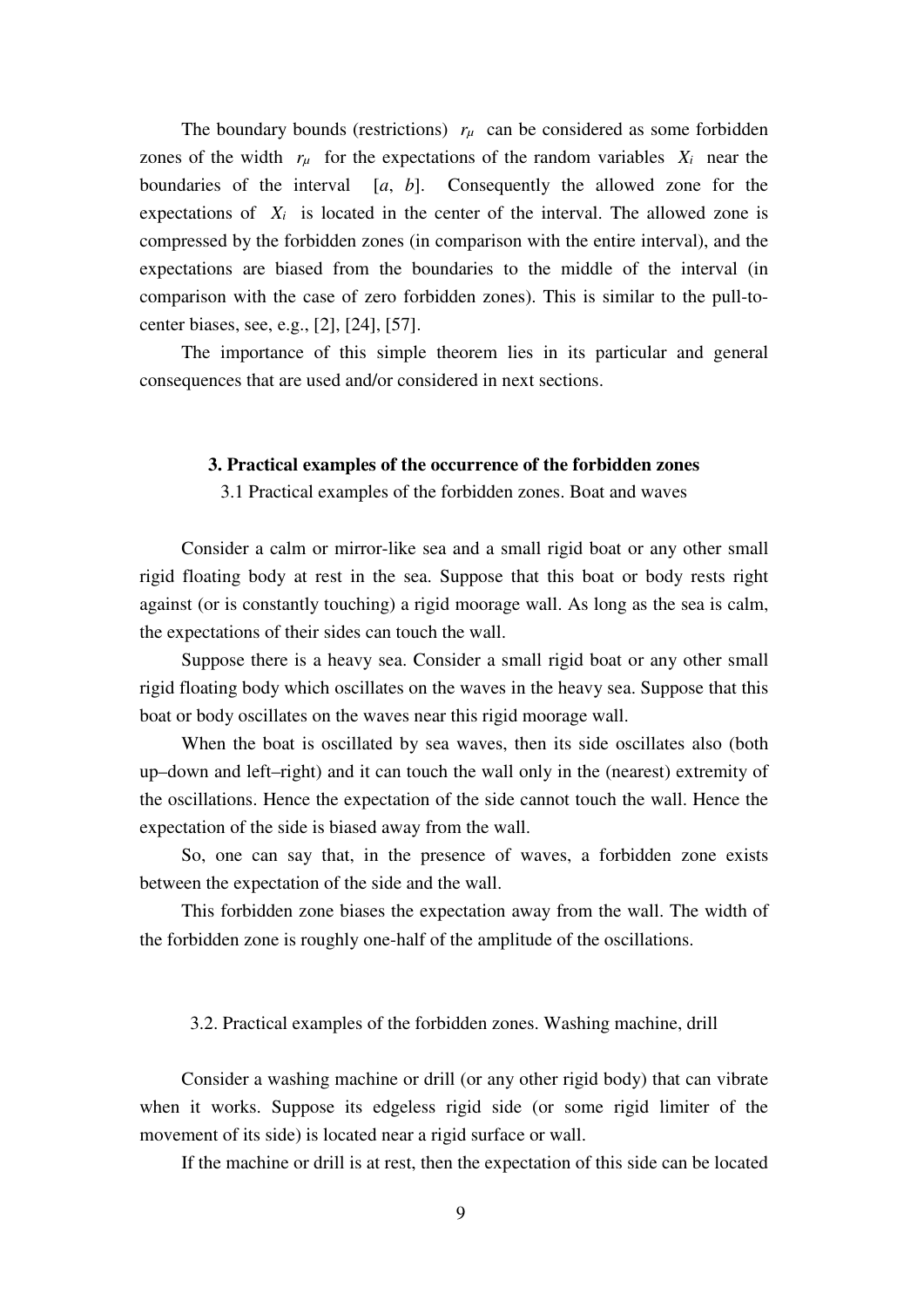right against (be constantly touching) the wall.

If the machine or drill vibrates, then the expectation of this side is biased and kept away from the wall due to the vibrations.

So, in the presence of the vibrations, a forbidden zone exists between the expectation of the side of the rigid body and the rigid wall. This is evidently true for any rigid body near any rigid surface or wall.

# 3.3. Vibration suppression. Sure games

Vibrations or oscillations can be suppressed by means of some efforts of some forces. Such efforts can be, e.g., physical in the case of physical vibrations.

A vibrating rigid body can be pressed by some means. In this case the corresponding forbidden zone can be suppressed either partially or even totally, depending on the parameters of the suppression.

This suppression can correspond to the case of sure games (and outcomes) in behavioral economics, decision theory, the social sciences, etc.

In behavioral sciences, the term "sure" presumes usually that some efforts are applied to guarantee the sure games in comparison with the uncertain ones. Due to these guaranteeing efforts, the widths of the forbidden zones and, hence, the biases for the sure games can be less than the widths and biases for the corresponding uncertain games. In the limiting case, when the efforts are sufficiently hard, there are no forbidden zones for the sure games.

So, sure games are guaranteed by some efforts. Due to these efforts, the forbidden zones and biases for the sure games can be suppressed and reduced.

# **4. Hypothesis of presupposed biases**  4.1. Preliminary remark

First of all, the above hard, complex, and old problems evidently cannot be solved by any single article. Such a solution needs a lot of elaborated works of a sufficient number of high-powered research teams. Hence and especially keeping in mind the above statement "… numerous choices … violate any sensible definition of rational" of a Nobel Laureate in this field in [51], I may formulate a *principle of gradualism* for the present research and article. This principle can sound like "*stage by stage and step by step*."

Hence the applied mathematical method (or approach) that will be proposed in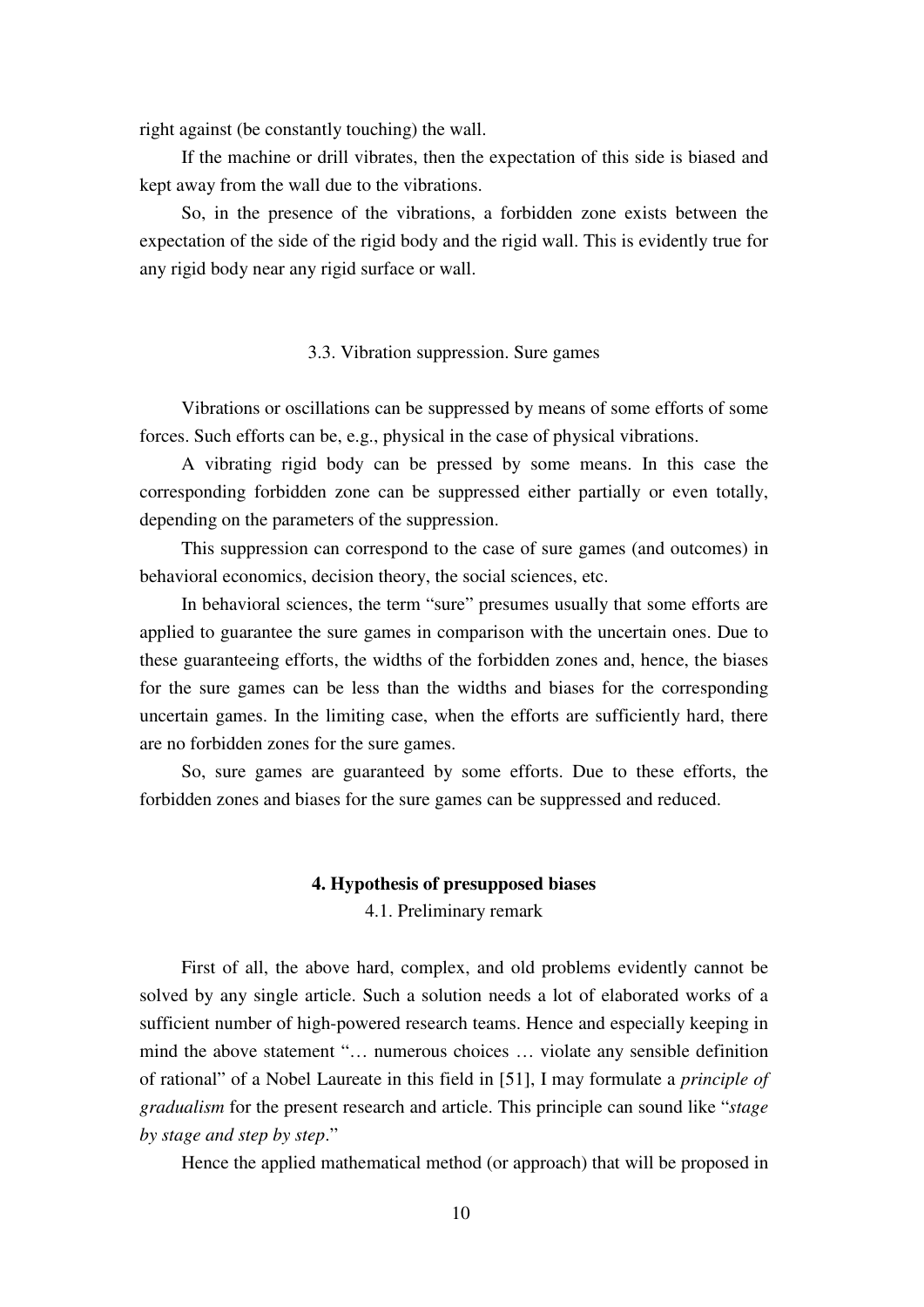the present article should be only a preliminary stage for subsequent verifications, changes, modifications and refinements by a sufficient number of independent research teams. So for such a preliminary stage, some good step can be even the above theorem with its consequences, and a collection of some suppositions and mathematical relations.

### 4.2. Behavioral hypothesis

The practical examples of the previous section evidently illustrate possible forbidden zones of the theorem. Similar examples are widely disseminated in real life. Due to this dissemination, subjects (people) can keep in mind the feasibility of such forbidden zones and the biases of the expectations caused by the zones. This can influence the behavior and choices of the subjects.

In consequence of this consideration, I propose a statement that can be named as a behavioral hypothesis:

**"People, as economic subjects, behave and decide (at least to a considerable degree) as if there were some presupposed (hypothetical) biases of the expectations for games."** 

Note. This hypothesis can be supported by the reason that such biases may be proposed and tested even from a purely formal point of view.

This hypothesis can be found in hidden forms in the literature or derived from it (see, e.g., [26], [31], [51], etc.) in this particular field, and in an explicit form in neighboring fields (see, e.g., [35], [39]). Nevertheless one should state it in an explicit form and emphasize it.

# **5. Mathematical method of biases of expectations (MMBE)**  5.1. Propositions

Two main propositions can be suggested for a mathematical method of solution of the above problems. The first one is the above hypothesis. Shortly it is:

**Proposition 1.** *Presupposed (Hypothetical) biases of the expectations.*

Or in details: "Subjects behave and decide (at least to a considerable degree) as if there were some presupposed biases of the expectations for games."

Due to this proposition, the method (approach) can be called an Applied Mathematical Method of Biases of Expectations, or AMMBE, or shortly MMBE. The MMBE is to explain not only the objective situations but also and mainly the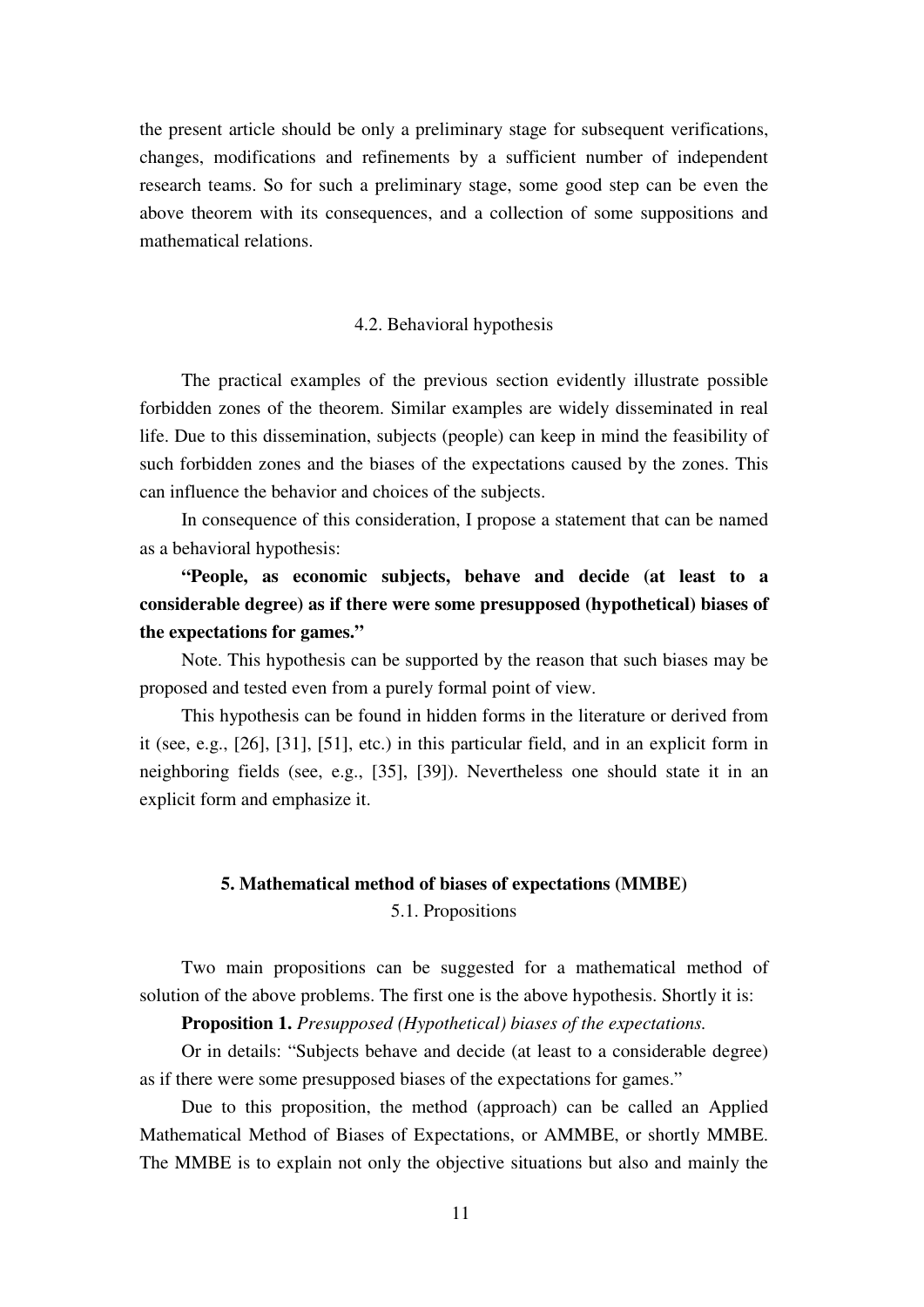subjective behavior and choices of subjects.

The second main proposition is:

**Proposition 2.** *Explanation by the forbidden zones of the theorem.* 

That is these biases (real biases or subjective reactions and choices of the subjects) can be explained (at least to a considerable degree) with the help of the forbidden zones of the theorem.

#### 5.2. Notation

One can introduce following denotations.

Denote the real expectations for the games by

 $\mu_{\text{sure}}$  and  $\mu_{\text{uncert}} \equiv \mu_{\text{uncertain}}$ .

Denote the presupposed biases (of the expectations) that are required to obtain the data corresponding to the choices of the subjects by

 $\Delta_{ch-\mu, uncert} \equiv \Delta_{choice-\mu, uncertain}$  and  $\Delta_{ch-\mu, sure} \equiv \Delta_{choice-\mu, sure}$ .

That is the resulting expectations (i.e., expectations including these biases) for the observed choices of the subjects can be written as  $\mu_{\text{uncert}} + \Delta_{\text{ch}-\mu,\text{uncert}}$  for the uncertain games and as  $\mu_{\text{sure}} + \Delta_{\text{ch}-\mu,\text{sure}}$  for the sure ones.

#### 5.3. General relations of the MMBE

Let us consider some essential features of the examined situations and, using the above notations, develop some relations.

*1. Condition for the MMBE.* Due to the first main proposition, the method of biases of expectations can be useful only if these biases for the choices for the uncertain (see the third relation below) games are non-zero

$$
|\Delta_{\text{ch}-\mu,\text{uncert}}|>0 \quad \text{or} \quad \text{sgn}\left(\Delta_{\text{ch}-\mu,\text{uncert}}\right) \neq 0. \tag{7}
$$

*2. Forbidden zones as, at least, one of the origins of biases.* The presupposed bias *Δch-µ.uncert* may be introduced and considered purely formally. The question is not only whether *Δch-µ.uncert* can explain the problems. Due to the above second proposition, *Δch-µ.uncert* itself should be explained by the forbidden zones of the theorem, at least partially.

First of all, the theorem should be applicable. Therefore inequalities (3), that is  $\sigma^2 \ge \sigma^2$ <sub>min</sub> > 0, of the non-zero minimal variance are required to be true.

Further, let us denote the bias caused by the forbidden zone of the theorem by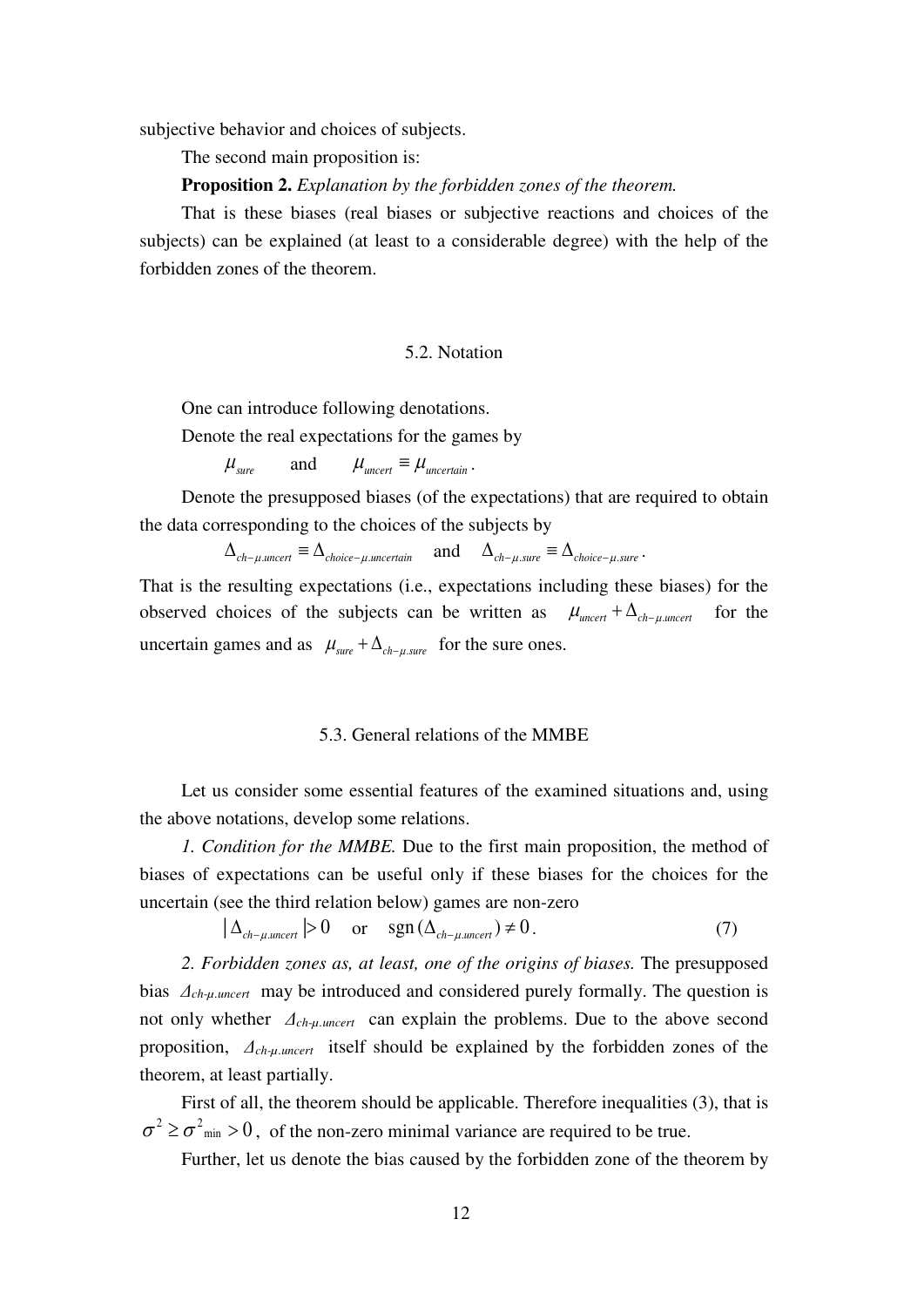*Δtheorem*. The sign of the presupposed bias should coincide with that for the bias caused by the theorem

 $sgn(\Delta_{ch-\mu,uncert}) = sgn(\Delta_{theorem})$ .

Then the conditions for the explanation can be written as  $\Delta_{ch\text{-}\mu\text{-}uncert} \approx \Delta_{theorem}$ in the case when the forbidden zones are the main source of the biases. If these zones are only one of the essential sources of the biases, then these conditions can be represented as  $\Delta_{ch\text{-}u\text{-}uncert} = O(\Delta_{theorem}).$ 

So the relations of the explanation by the theorem are

$$
\sigma^2 \ge \sigma^2_{\min} > 0 \quad \text{ and also} \quad \Delta_{ch-\mu, \text{uncert}} \approx \Delta_{\text{theorem}}
$$
  
or at least  $\Delta_{ch-\mu, \text{uncert}} = O(\Delta_{\text{theorem}}).$  (8)

*3. Biases for sure games.* The above considerations about noise suppression and sure games emphasize the condition that the sure games are guaranteed by some guaranteeing efforts. Due to these efforts, the biases for the sure games can be suppressed and reduced. They can be moreover equal to zero.

Therefore I assume that the presupposed biases of the data for the sure games are equal to zero or, more generally, are strictly less than the presupposed biases for the corresponding uncertain games.

So, the relation for the sure and uncertain games is

$$
\left| \Delta_{\text{ch}-\mu, \text{uncert}} \right| > \left| \Delta_{\text{ch}-\mu, \text{sure}} \right|.
$$
 (9)

#### 5.4. Restrictions. One of the main questions

There are two causes of restrictions on the method and models.

**First**. Evidently, if  $\sigma_{\min} \to 0$  then, due to (5),  $r_u/\sigma_{\min} \to 0$  as well.

**Second**. The preliminary estimate [28] shows that the real relative biases are sometimes comparable with the upper bound of the relative biases that can be derived from biases (5) guaranteed by the theorem.

Due to these two reasons, and also from general and formal points of view, one may suppose: "In general cases, along with the non-zero minimal variance, other sources of the biases cannot be excluded so far." Hence, general models can be considered at present as only preliminary ones. So, one of the main questions is to determine whether the forbidden zones can lead to sufficiently high values for the biases (for both low and high minimal variances). So, one of the main questions of future research is to analyze the possible widths of the forbidden zones for various types of distributions.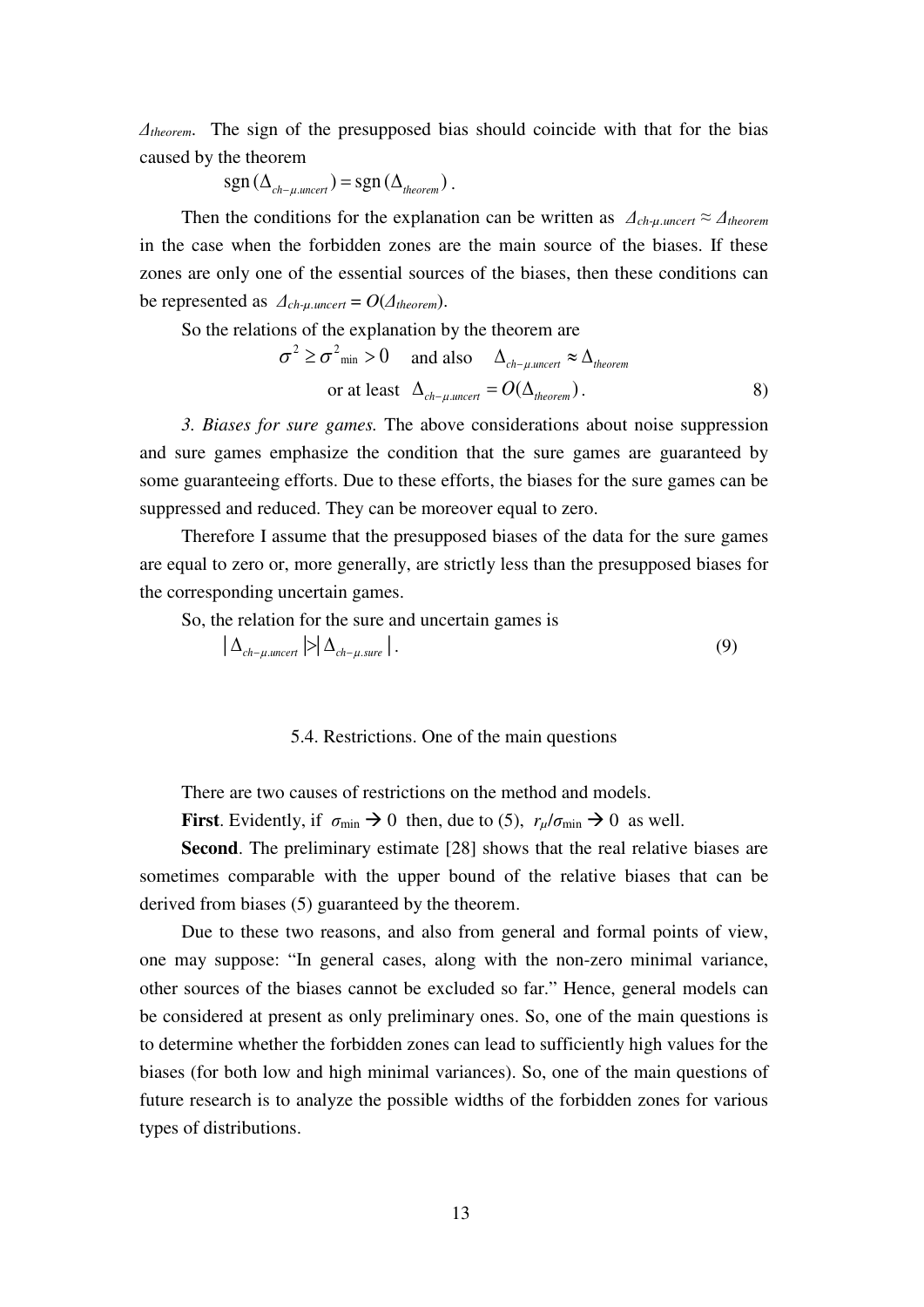#### 5.5. First stage. Qualitative problems, models and explanations

Due to the above principle of gradualism, the first stage of the approach (method) can be constituted by qualitative models. That is one can both deal with qualitative problems and give qualitative explanations.

The statements of this first stage can be formulated as follows:

*Qualitative problems*. Only qualitative problems will be considered.

*Qualitative analysis*. Only a qualitative analysis will be performed.

*Qualitative explanation*. Only qualitative explanations of the existing problems will be given. No predictions will be made in during this first stage.

*Choices of subjects*. The method and models will explain mainly the subjective behavior and choices of subjects.

#### **6. Qualitative mathematical models. Novelty**

6.1. Need for qualitative models

First of all, is there a real need for qualitative models?

Suppose you are considering a confused situation where you know the exact magnitude of some effect, which can be either positive or negative, but you cannot predict its sign. Evidently the goal is, first of all, to understand and explain the origins of the effect and predict its sign, and only then to calculate its exact magnitude.

The literature analysis states that this problem of the determination of the signs was posed not later than in 1979 (see, e.g., [31] page 268 "The reflection effect"), but is still unsolved (see, e.g., [51] pages 1581–1582 "violate any sensible definition of rational. ... subjects were risk averse in the domain of gains but risk seeking in the domain of losses"). So the theory takes into account the observed signs of the biases but does not explain them, and there is a need for such an explanation.

6.2. Elements of a general qualitative model

First let us define what problems can be named here as qualitative.

**Definition 1**. A *qualitative problem* is defined for the purposes of the present article and research as the problem such that the sign of the difference between the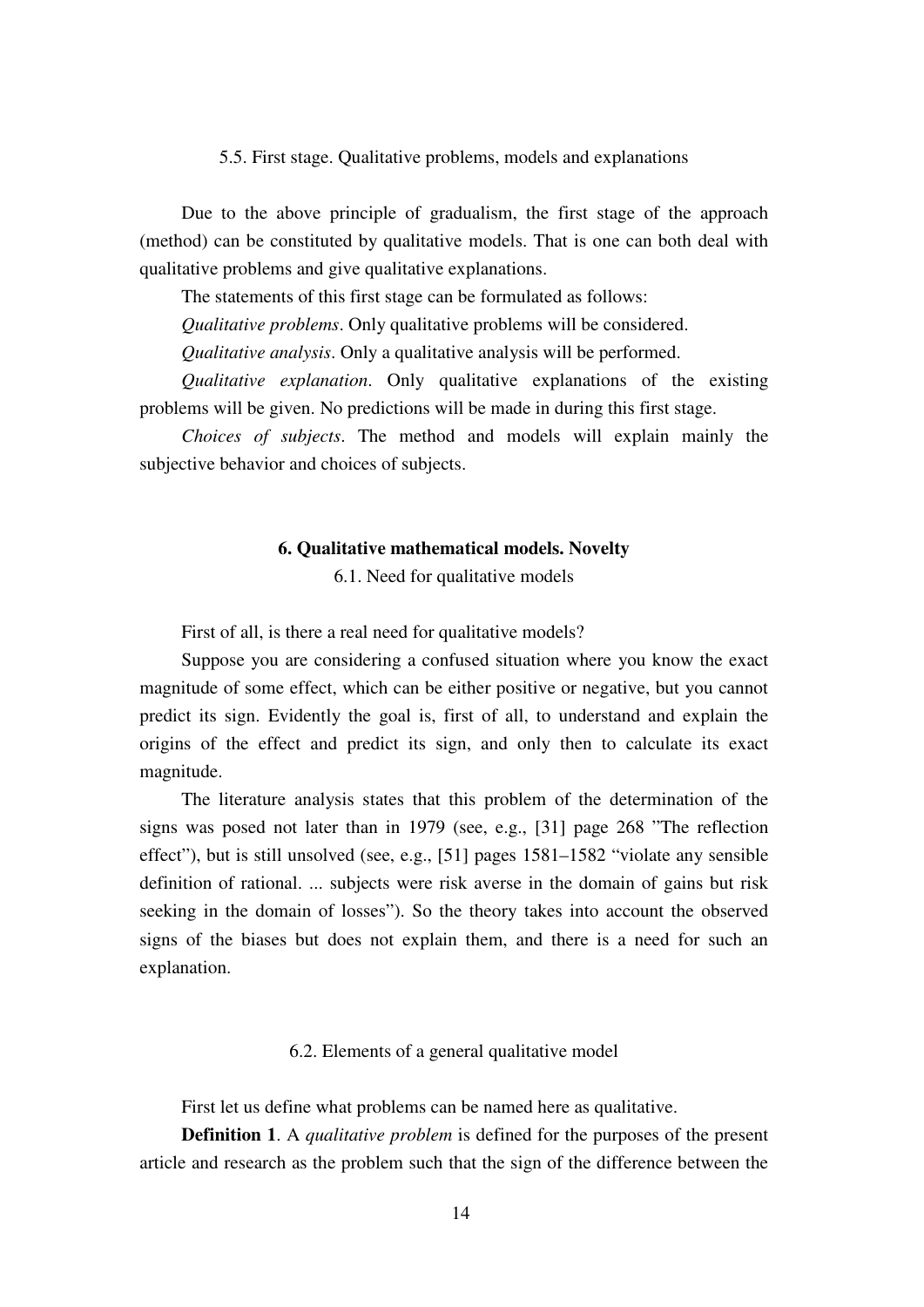resulting expectations for the choices of the subjects (people) for the uncertain and sure games is distinct from the sign of the difference between the real expectations for these games.

This type of problems is chosen as the example that is usual in experiments (see, e.g., [31], [47], [51]). It can make manifest a qualitative representation of the problems and can be a background for further research. Such problems will be the item of the first stage of the MMBE.

So the inalienable feature of the analyzed qualitative problems is the necessary change of the sign. There can be only three combinations of the signs: the expectation for the uncertain game (or outcome) can be greater than, less than, or equal to that for the sure game. So, the signs of their differences can be correspondingly positive, negative, or zero.

In other words, when the difference between the real expectations is, e.g., positive (that is, sgn  $(\mu_{\text{uncert}} - \mu_{\text{sure}}) > 0$ ), then, to obtain the observed data, the difference for the choices (resulting expectations) should be non-positive, that is, sgn ( $\mu_{\text{uncert}} + \Delta_{\text{ch-}\mu,\text{uncert}} - \mu_{\text{sure}} - \Delta_{\text{ch-}\mu,\text{sure}} \leq 0$ . When it is negative, then the difference for the choices should be non-negative. When the difference between the real expectations is equal to zero, then the difference for the choices should be undoubtedly positive or negative.

This feature can be represented by

$$
sgn(\mu_{\text{uncert}} - \mu_{\text{sure}}) \neq sgn(\mu_{\text{uncert}} + \Delta_{\text{ch}-\mu,\text{uncert}} - \mu_{\text{sure}} - \Delta_{\text{ch}-\mu,\text{sure}}). \tag{10}
$$

To overcome the real difference between the expectations for the uncertain and sure games, the absolute value of the presupposed bias for the uncertain game should be evidently not less than this real difference. That is

$$
|\Delta_{\text{ch}-\mu\text{.uncert}}| \geq |\mu_{\text{uncert}} - \mu_{\text{sure}}|.
$$
\n(11)

So, relations (10) and (11) constitute an addition to the method. The sum can be named as a preliminary general qualitative mathematical model.

Note. Relation (11) implies, in particular, that if  $\mu_{\text{uncert}} = \mu_{\text{sure}}$ , then (11) takes the form of (7) (that is  $|\Delta_{ch-\mu,uncert}| > 0$ ). For the other problems (11) takes the form  $|\Delta_{ch-\mu,uncert}| > |\mu_{uncert} - \mu_{sure}|$ .

The trial examples of [28] of applications of the general model show that it can qualitatively explain the practical examples cited here. Nevertheless, this preliminary general qualitative mathematical model still needs proofs.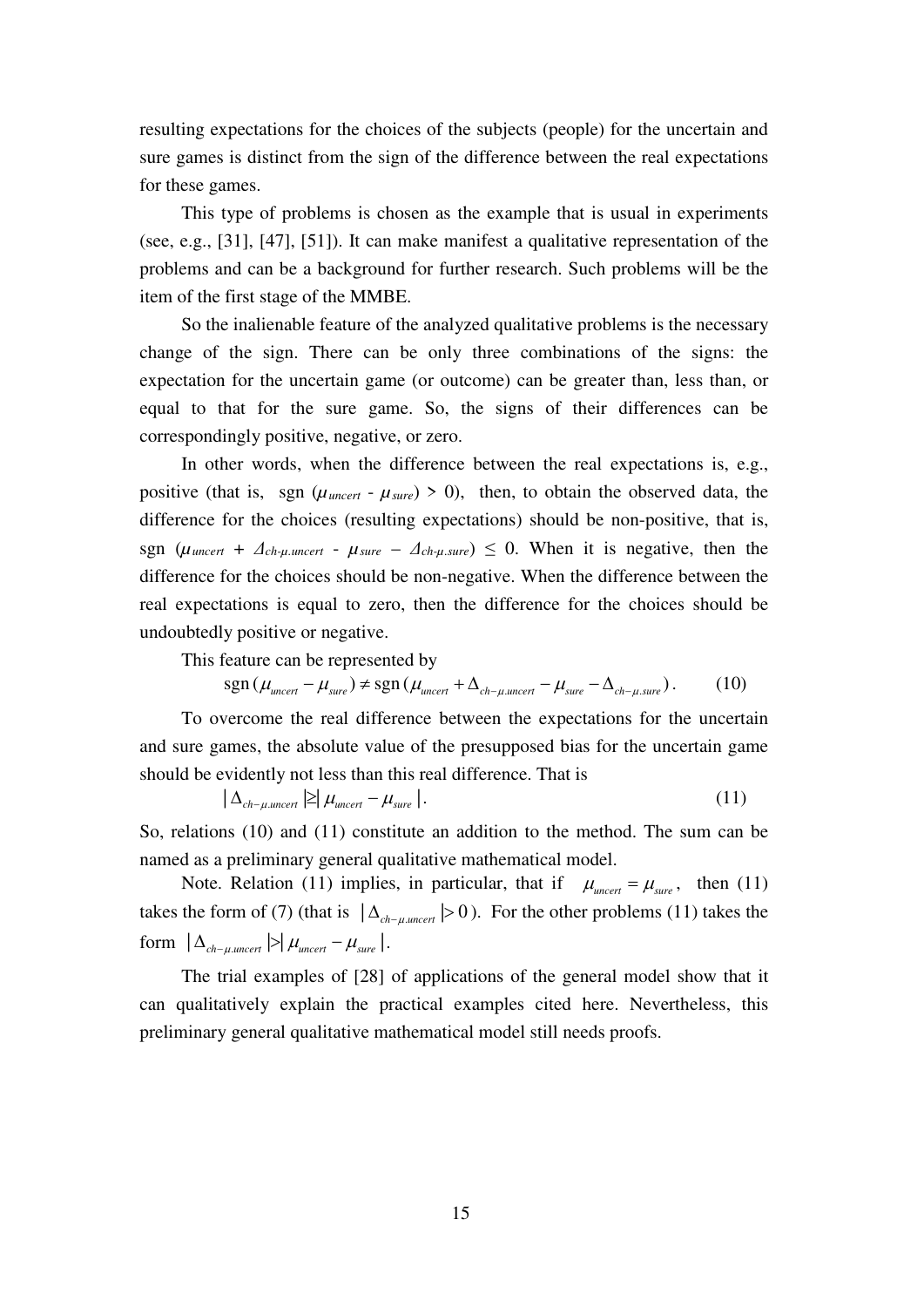#### 6.3. Special qualitative mathematical model (SQMM)

A preliminary estimate of [28] restricts applications of the general model. One of the main questions for future research is to analyze the possible widths of the forbidden zones for various types of distributions.

Let us consider the qualitative problems under the special condition

$$
\mu_{\text{uncert}} = \mu_{\text{sure}} \tag{12}
$$

This special condition and relation assert that the expectations for the uncertain games are exactly equal to the expectations of the corresponding sure games. This is the well-known and important case of real experimental situations. Here (12) (keeping in mind (7)) substitutes (10) and (11).

Such a special situation enables avoiding the constraints of preliminary estimate [28] of the secure upper bound (5) for the bias, and making this special model less formal. The biases can be selected to be much less than the secure upper bound (5), and the suppositions will be simpler.

This Special Practical Qualitative Mathematical Model (SPQMM or shortly SQMM) can be considered as a first step of the first stage of the approach (method) MMBE.

# 6.4. Novelty

The literature analysis including the above citation from [51], leads to the reliable statement that the forbidden zones, theorem, hypothesis, method, and models introduced here have not been described before and are new.

The responses and comments of journals' editors and reviewers on the articles related to this research confirm this statement.

# **7. Particular consequence. Practical numerical examples for different domains**

The above theorem leads to both particular and general consequences. They will be considered in this and next sections.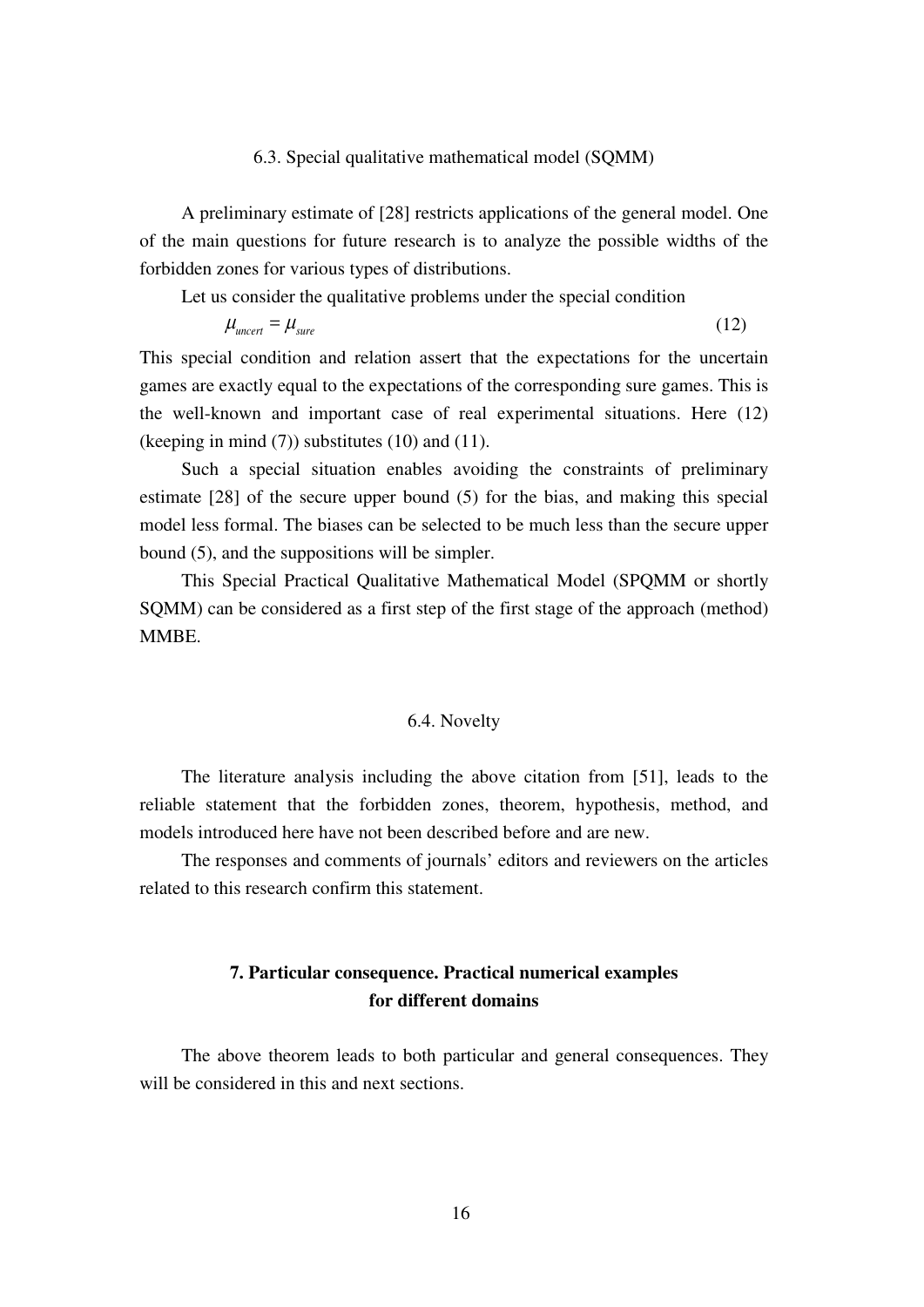#### 7.1. Particular consequence. Mathematical support for the analysis

Some well-known generic problems (see, e.g., [30]) were analyzed in, e.g., [26]. The problems include examples of typical paradoxes of prospect theories such as the underweighting of high and the overweighting of low probabilities, risk aversion, etc. The analysis was performed for the purposes of behavioral economics, psychology, decision theory, and the social sciences.

The analysis explained, at least partially or qualitatively, the analyzed paradoxes. Experimental and analytical works (see, e.g., [47] and [26]) devoted to the experimental methods of behavioral economics support it as well.

The analysis used the idea of the considered forbidden zones of the theorem. The r.v.s considered in the theorem include those used in this analysis.

So the theorem supports analysis [26]. This mathematical support can be considered as a particular consequence of the theorem.

# 7.2. Practical numerical example. First domain. Gains

Suppose that the parameters of the special practical qualitative mathematical model for the gains are: the presupposed bias for the choices for the uncertain game is equal to \$2, and for the sure game it is equal to \$1.

The typical examples (see, e.g., [31] and [47]) can be simplified to the special qualitative situations similar to that of the preceding section and [26].

Imagine that you face the following pair of concurrent games (a sure game and an uncertain game). Choose between:

A) A sure gain of \$99.

B) A 99% chance to gain \$100 and a 1% chance to gain or lose nothing.

# 7.2.1. Ideal case

In the ideal case, without taking into account the dispersion of the data, the expectations  $\mu_{sure}$  and  $\mu_{uncert}$  are equal to each other:  $\mu_{sure} = $99 \times 100\% = $99$ and  $\mu_{\text{uncert}} = $100 \times 99\% = $99$ .

So, in the ideal case we have

 $\$99 = \$99$ .

that is, the uncertain and sure games are equally preferable.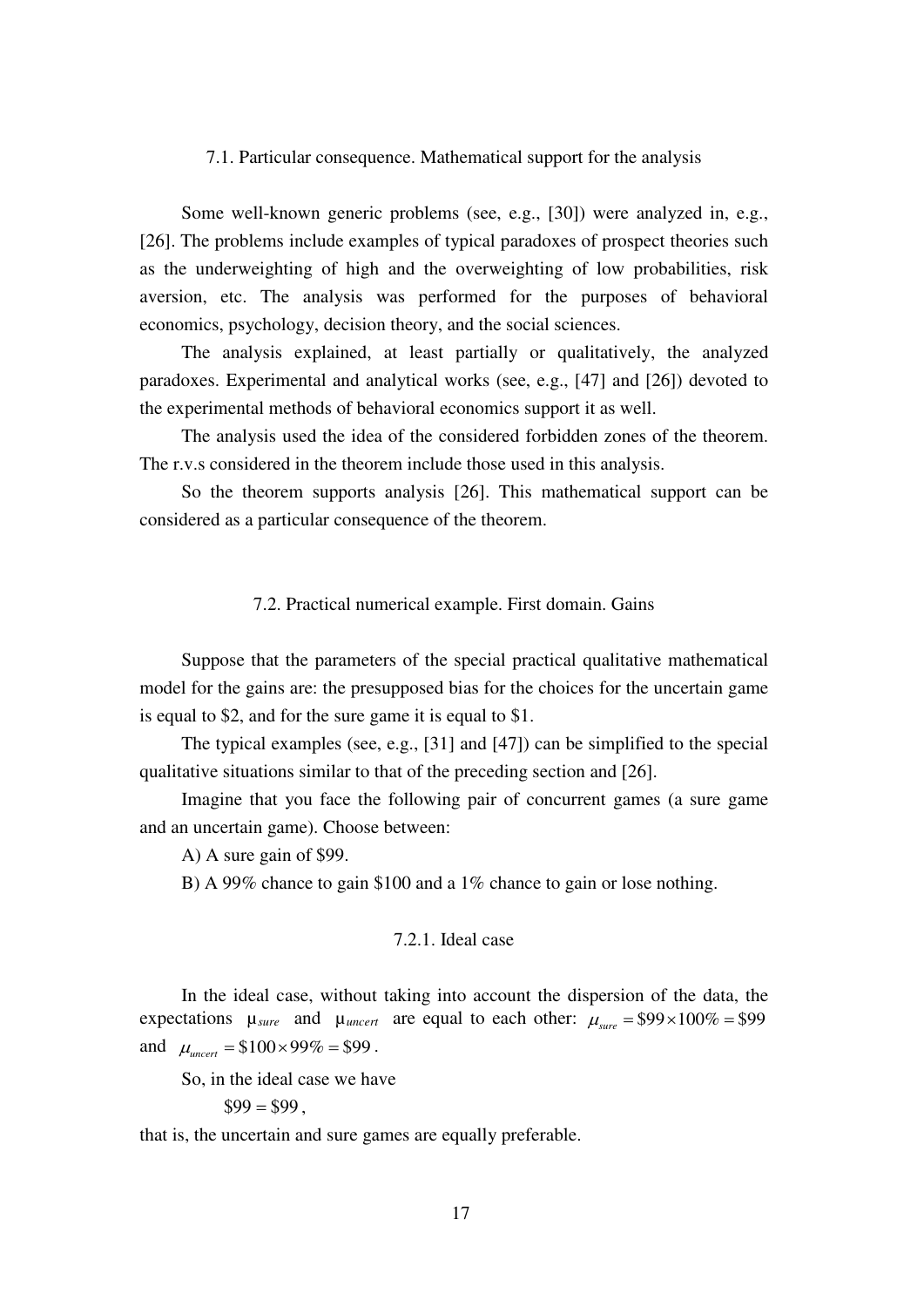# 7.2.2. Forbidden zones

In the real case, one should take into account some dispersion of the data, and hence the minimal non-zero variance (3) caused by this dispersion, and the forbidden zones (4) caused by this variance, at least for the uncertain games.

Let us consider the real case of a non-zero variance of the data, the corresponding forbidden zones, and presupposed biases.

The biases are  $\Delta_{ch-\mu,uncert}$  = \$2 and  $\Delta_{ch-\mu,sure}$  = \$1. So we have  $\mu_{sure} - \Delta_{ch-\mu,sure}$  $= $99 \times 100\%$  - \$1 = \$98 and  $\mu_{uncert} - \Delta_{ch\text{-}u\text{-}uncert} = $100 \times 99\%$  - \$2 = \$97. The expectation µ*uncert* is biased more than µ*sure* and

 $$98 > $97$ .

We see the clear and evident difference between the resulting expectations (with their biases caused by the forbidden zones of the theorem) and its correspondence with the salient and unequivocal choices of the subjects.

# 7.3. Practical numerical example. Second domain. Losses

The case of gains has been explained many times, and in a lot of ways. But a uniform explanation for both gains and losses, without any additional suppositions (as, e.g., in [31]), had not been nevertheless recognized by the author of the present article (see a slightly similar work [20]).

SQMM turns out to be useful for such a uniform explanation.

Let us consider the case of losses under the same suppositions as for the case of gains.

Imagine that you face the following pair of concurrent games (a sure game and an uncertain game). Choose between:

A) A sure loss of -\$99.

B) A 99% chance to lose -\$100 and a 1% chance to lose or gain nothing.

# 7.3.1. Ideal case

In the ideal case,  $\mu_{\text{surr}} = -\$99 \times 100\% = -\$99$  and  $\mu_{\text{uncert}} = -\$100 \times 99\% = -\$100 \times 99\% = -\$100 \times 99\% = -\$100 \times 99\% = -\$100 \times 99\% = -\$100 \times 99\% = -\$100 \times 99\% = -\$100 \times 99\% = -\$100 \times 99\% = -\$100 \times 99\% = -\$100 \times 99\% = -\$100 \times 99\% = -$ \$99. So they are exactly equal to each other:

 $-$ \$99 =  $-$ \$99.

Therefore the both choices (games) should be equally preferable.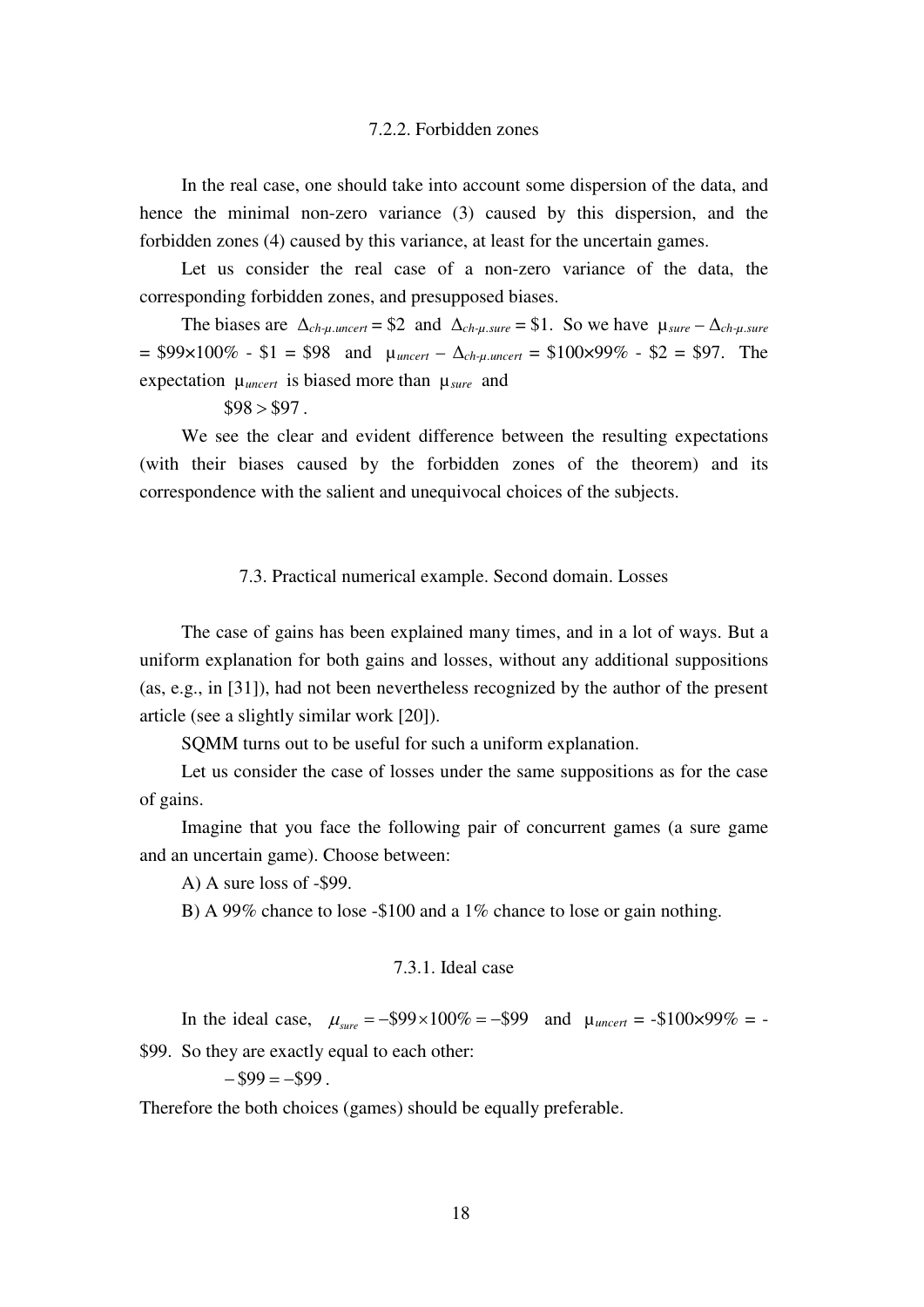#### 7.3.2. Forbidden zones

The forbidden zone biases the expectation from the boundary of the interval to its middle (see also, e.g., [2], [5], [57]). Therefore, at high probabilities, the biases are subtracted from the absolute values for both cases, gains and losses. That is, due to the opposite signs of the values for gains and losses, the bias is subtracted for the gains and added for the losses.

Note. This is not a supposition but a rigorous conclusion. Hence the conditions of the SQMM are naturally uniform for more than one domain.

Let us consider the forbidden zones under the same suppositions as for the gains, that is for the same, uniform parameters.

The biases are  $\Delta_{ch-u.uncert} = $2$  and  $\Delta_{ch-u.sure} = $1$ . So we have  $\mu_{sure} + \Delta_{ch}$  $\mu_{\textit{source}} = -\$99 \times 100\% + \$1 = -\$98$  and  $\mu_{\textit{uncert}} + \Delta_{\textit{ch-u,uncert}} = -\$100 \times 99\% + \$2 = -\$97$ . The expectation µ*uncert* is biased more than µ*sure* and

 $-$  \$98 <  $-$  \$97.

The expectation for the uncertain game is biased more than that for the sure one, as was also the case for the gains, but here the bias increases the preferability of the uncertain loss and it is (due to the obvious difference between the resulting expectations) more preferable than the sure one.

We see the clear difference between the resulting expectations and its correspondence with the salient preferences and choices. So the SQMM provides the explanation for the domain of losses as well. Moreover, this explanation is uniform for the both domains of gains and losses.

#### **8. General consequences**

8.1. Necessity of corrections

The expectations of r.v.s cannot lie within the forbidden zones.

Suppose a situation of an uncertain game at very high or very low probabilities. Suppose that without taking into account the theorem, the expectation is calculated to lie within this zone. If the situation satisfies the conditions of the theorem, then this calculation should necessarily be corrected.

So the descriptions of situations of uncertain games should be necessarily corrected when these situations satisfy the conditions of the theorem, at least within the forbidden zones.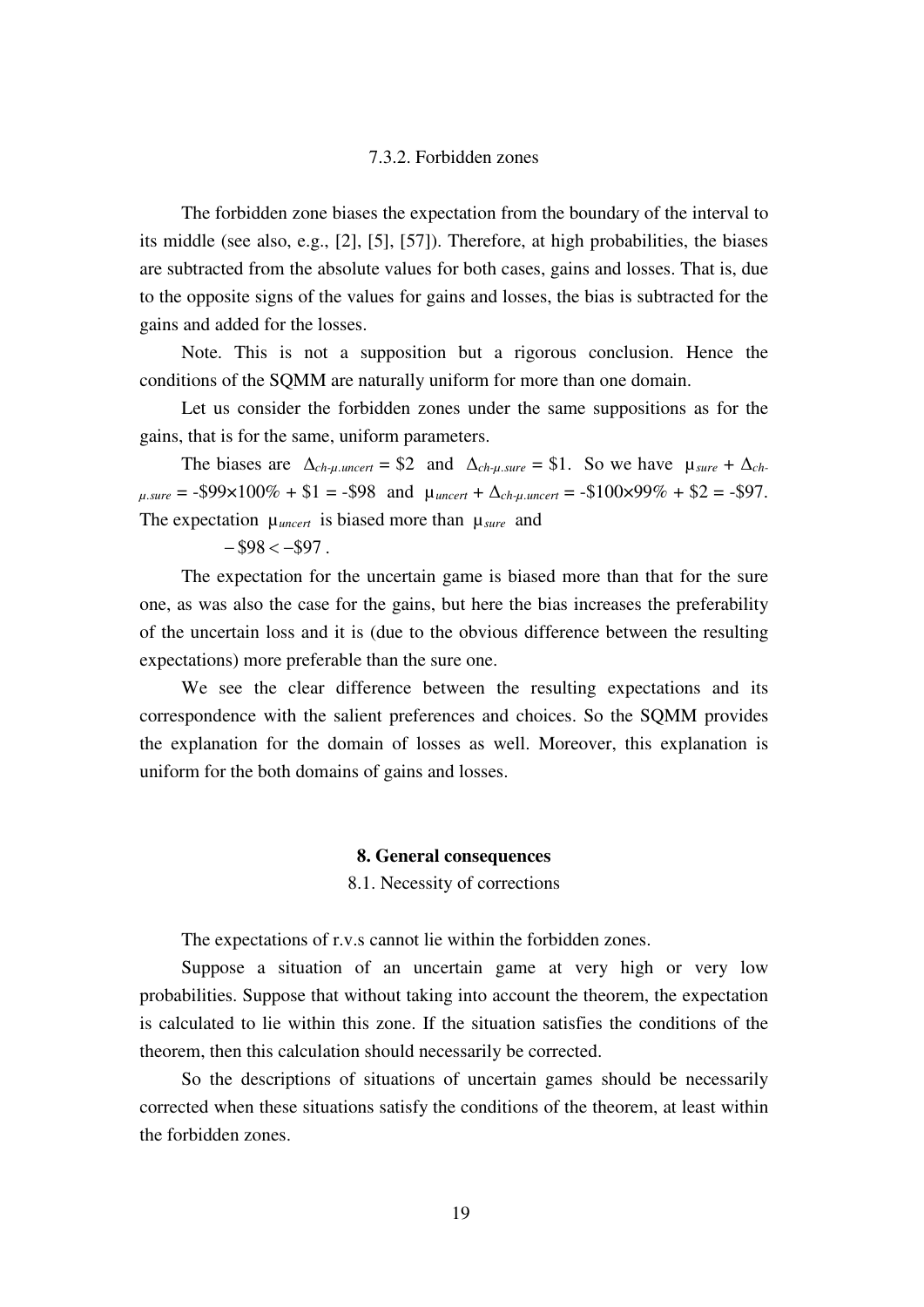# 8.2. Possible additional tools for various theories and models

The ideas, considerations and results of the present article can be used in various theories and models of behavioral sciences. In particular the relations and formulae (5)-(12) can be used as additional mathematical tools.

For example, relations (7) and (9) can be combined in a relation 
$$
|\Delta_{ch-\mu, \text{uncert}}| > |\Delta_{ch-\mu, \text{sure}}| \ge 0,
$$
 (13)

that is more compact than the sum of (7) and (9). This relation can be especially useful near the boundaries of the probability scale, that is at very high and very low probabilities.

For another example, the existence of the non-zero forbidden zones leads to the necessity of essential revision of the form of the probability weighting curve (or Prelec curve), see, e.g., [41].

#### 8.3. Possible description of the influence of noise

Let us make some preliminary considerations for possible general consequences of the theorem for a mathematical description of noise.

If some type of noise leads to some non-zero minimal variance (3) for the considered set of random variables, then this non-zero minimal variance (and, consequently, this type of noise) leads to the above non-trivial forbidden zones (4) for the expectations of these variables. If some type of noise leads to an increase in the value of this minimal variance, then the width of these forbidden zones increases also.

If this noise leads to a non-zero minimal variance  $\sigma^2_{min}$ :  $\sigma^2_i > \sigma^2_{min} > 0$  for the set  $\{\sigma^2_i\}$  of variances of the random variables  $X_i$ , then the theorem predicts there will be forbidden zones whose width *rµ.noise* is not less than

$$
r_{\mu\text{.noise}} \geq \frac{\sigma^2_{\min}}{b-a}.
$$

So, the proven theorem can be a preliminary step towards a general mathematical description of the possible influence of noise near the boundaries of finite intervals.

Some general questions concerning this item can arise. For example, general determinations of level, strength, power, etc. of noise are needed. They should lead to the general determination of the non-negligible noise.

There are many types of noise. Another thing that is needed is the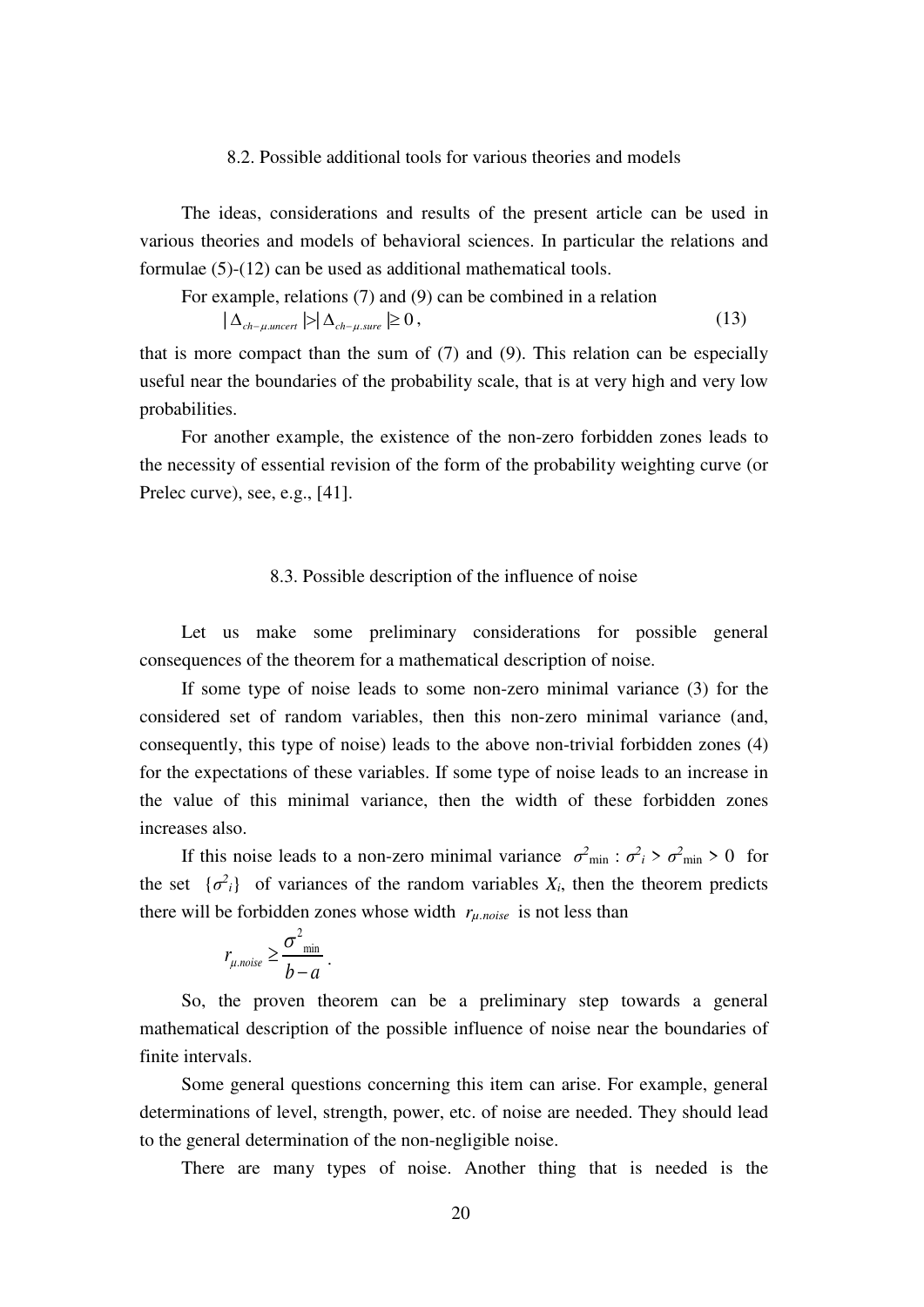specification of common widespread types of measurement noise those can lead to a certain non-zero minimal variance of the measurement data in the usual circumstances and environments.

Due to the general character of the above questions and due to the demand for widespread experimental support, there is a need for a variety of research teams to give reliable answers to these questions.

## 8.4. Biases of measurement data

Let us preliminary consider potential general consequences of the theorem for a general mathematical description of the biases of data.

The forbidden zones (4) can lead evidently to some biases in measurements.

Suppose a set (like the above  $\{X_i\}$ ) of series of measurements whose data all lie within a common finite interval. The set of the data series forms the set of their expectations. If there is some non-zero minimal variance of the data such that the inequality (3) is true for the data of any series, then there exist forbidden zones (4) for the set of the expectations of the series.

The allowed zone for the expectations is compressed by the forbidden zones (in comparison with the entire interval), and the expectations are biased from the boundaries to the middle of the interval (in comparison with the case of zero forbidden zones), see also the pull-to-center bias, e.g., [2], [24], [57].

An analysis of the biases in the expectations of the data needs much more volume than the present article permits. Nevertheless some possible results of such an analysis can be briefly outlined.

These biases can possess the following features:

1) They have opposite signs near the opposite boundaries.

2) Their moduli are decreased from the boundaries to the middle.

3) They are directed from the boundaries to the middle (of the interval).

When the minimal variance of the data is equal to zero (that is when (3) is not true), then the expectations of the data of measurements can touch the boundaries of the interval. When the above (non-trivial) forbidden zones exist and are not taken into the consideration, then the predicted results are located closer to the boundaries than in the real case. Hence the predicted results are biased in the comparison with the real ones.

We will now look at a particular example of these biases. If the minimal variance (3) of the data is non-zero, that is if  $\sigma^2 > \sigma^2_{min} > 0$  is true, then the theorem predicts (5), i.e. near the boundaries of intervals the biases are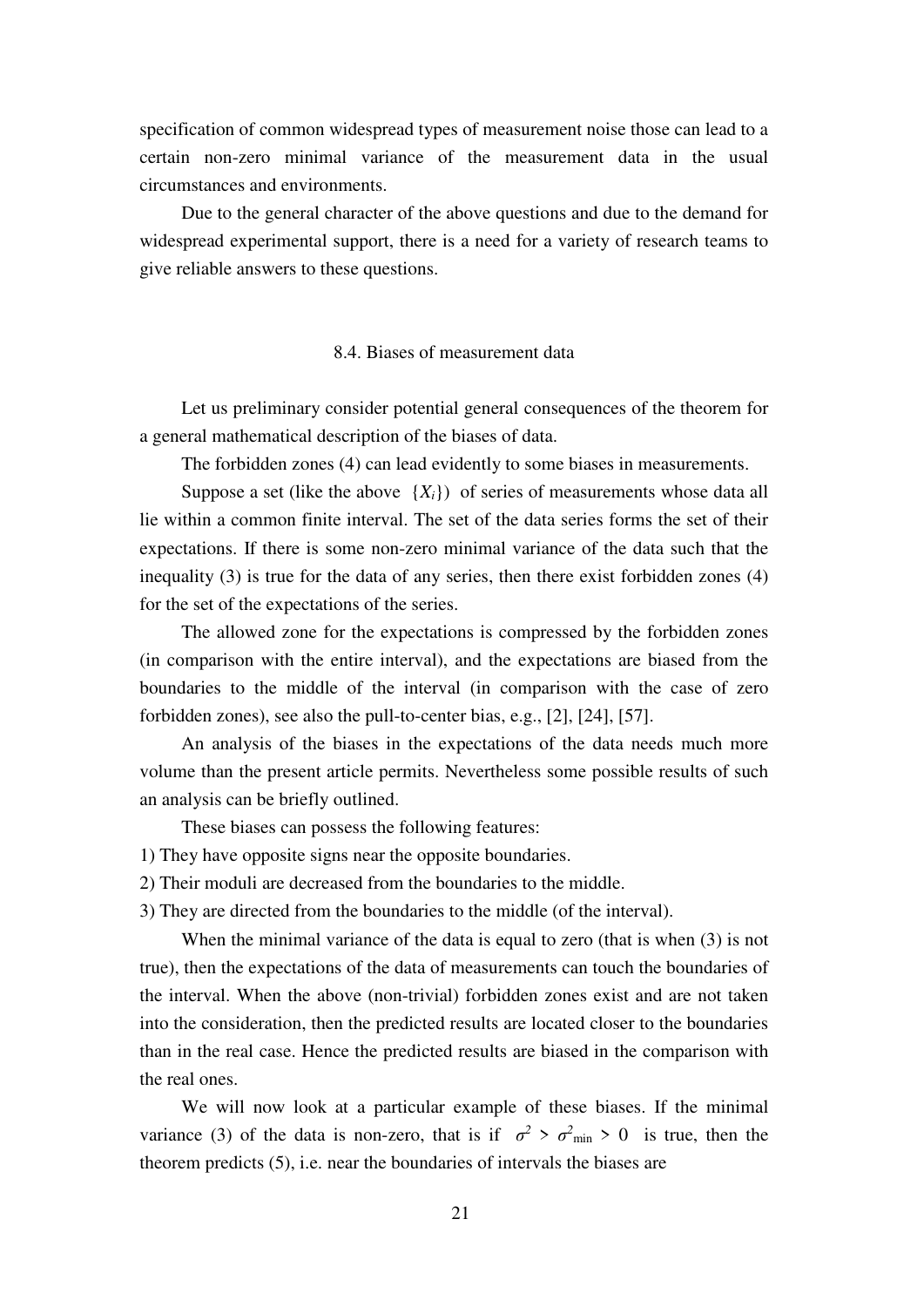$$
|\Delta_{bias}| \geq \frac{\sigma^2_{\min}}{b-a}.
$$

So, the theorem, and its consequences and applications can be considered as a preliminary step to the general mathematical description of the biases of measurement data near the boundaries of finite intervals.

# **9. Conclusions**

Theorem 1 is presented in this article. The theorem proves the existence of the forbidden zones for the expectations of the random variables. This proof can be applied to various types of data. The theorem leads to the three main results (contributions) of the present article.

One can summarize these three main new results as follows.

1) The necessity of corrections of descriptions, at least within the forbidden zones (i.e., at very high and very low probabilities), for any situation that satisfies the conditions of the theorem.

2) Estimate (6)

$$
a < \left(a + \frac{\sigma^2_{\min}}{b - a}\right) \le \mu_i \le \left(b - \frac{\sigma^2_{\min}}{b - a}\right) < b
$$

for the forbidden zones and their widths.

3) The special qualitative mathematical model (SQMM) that is uniformly true for more than one domain.

The relations of the SQMM can be compiled as follows:

Relations (7) for the non-zero biases

 $|\Delta_{ch-\mu.uncert}| > 0$  or  $sgn(\Delta_{ch-\mu.uncert}) \neq 0$ .

Relations (8) for the theorem and choices

$$
\sigma^2 \ge \sigma^2_{\min} > 0
$$
 and

 $\Delta_{ch-\mu, uncert} \approx \Delta_{theorem}$  or at least  $\Delta_{ch-\mu, uncert} = O(\Delta_{theorem})$ .

Relation (9) for the choices for the sure and uncertain games

 $|\Delta_{ch-\mu, \text{uncert}}| > |\Delta_{ch-\mu, \text{sure}}|$ .

And relation (12) for the special qualitative problems

 $\mu_{\text{uncert}} = \mu_{\text{sure}}$ .

The SQMM is a qualitative model both for practical estimation of special qualitative situations and for determination of the turning points in the conditions of quantitative experiments and situations.

At least one of the main goals for future research is to analyze the possible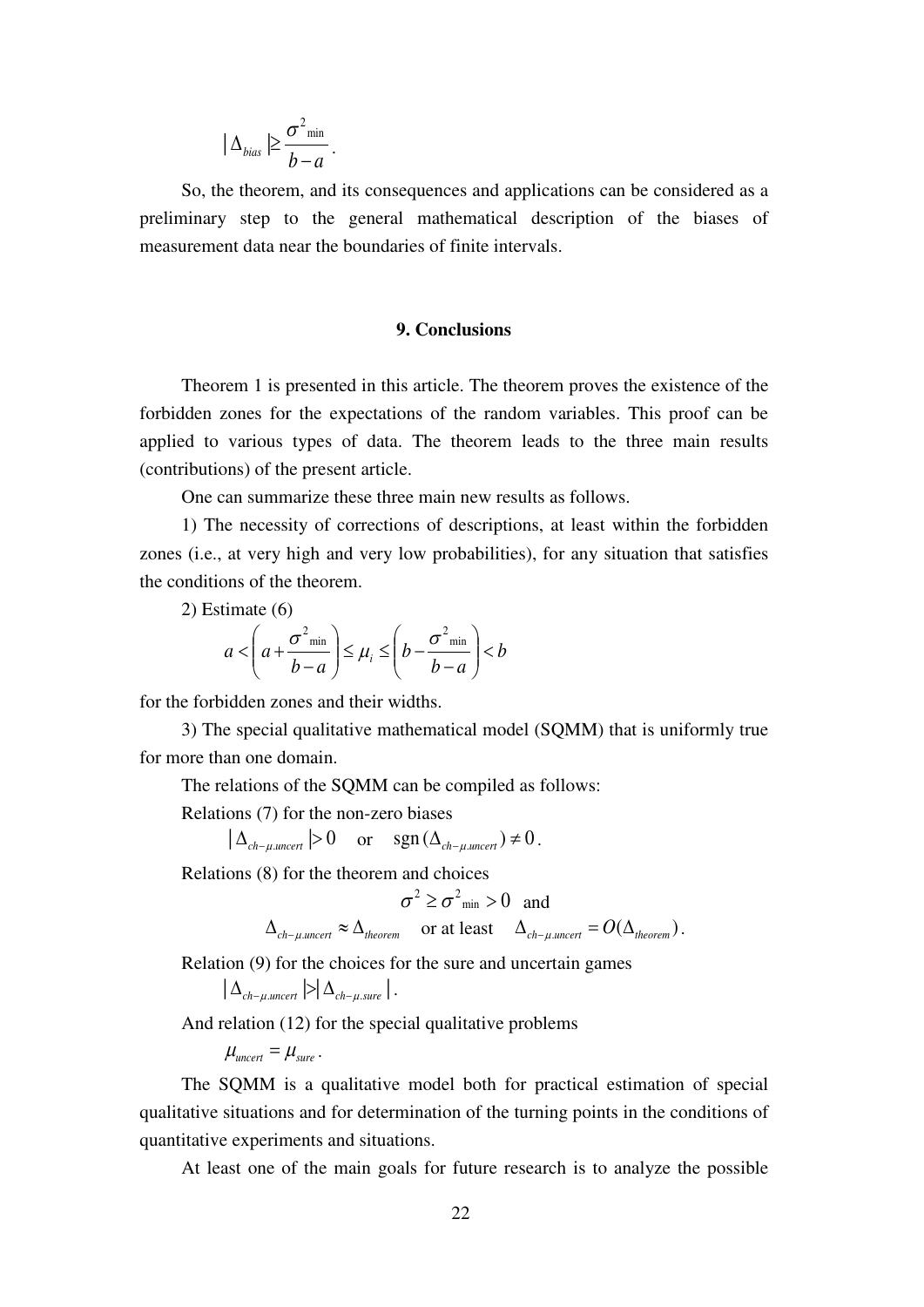widths of the forbidden zones for various types of distributions.

#### **Acknowledgements**

The author wishes to express profound gratitude to Professor A. A. Novosyolov for his long-term support and methodological tutorship.

#### **References**

- [1] Aczél, J., and D. R. Luce (2007). A behavioral condition for Prelec's weighting function on the positive line without assuming  $W(1)=1$ . *J. Math. Psychol.* **51**, 126–129.
- [2] Aj, A., C. Holt, and A. Smith (2008). Newsvendor "pull-to-center" effect: Adaptive learning in a laboratory experiment. *Manufacturing & Service Operations Management* **10**(4), 590–608.
- [3] Aldashev, G., T. Carletti, and S. Righi (2011). Follies subdued: Informational efficiency under adaptive expectations and confirmatory bias. *Journal of Economic Behavior & Organization* **80**(1), 110–121.
- [4] Arnold, L., H. Crauel, and V. Wihstutz (1983). Stabilization of linear systems by noise, *SIAM J. Control Optim*. **21**, 451–461.
- [5] Atalay, A., H. Bodur, and D. Rasolofoarison (2012). Shining in the center: Central gaze cascade effect on product choice. *Journal of Consumer Research* **39**(4), 848–866.
- [6] Barbu, V. (2009). The internal stabilization by noise of the linearized Navier-Stokes equation. *Contr. Op. Ca. Va*. **17** (1), 117–130.
- [7] Becherer, D. (2006). Bounded solutions to backward SDEs with jumps for utility optimization and indifference hedging. *Ann. Appl. Probab*. **16**(4), 2027–2054.
- [8] Bhatia, R. and C. Davis (2000). A better bound on the variance, *Am. Math. Mon*. **107**, 353–357.
- [9] Biagini, S., and M. Frittelli (2008). A unified framework for utility maximization problems: an Orlicz space approach. *Ann. Appl. Probab*. **18**, 929–966.
- [10] Bowden, M. (2015). A model of information flows and confirmatory bias in financial markets. *Decisions in Economics and Finance* **38**(2), 197–215.
- [11] Bracha, A., and D. Brown (2012). Affective decision making: A theory of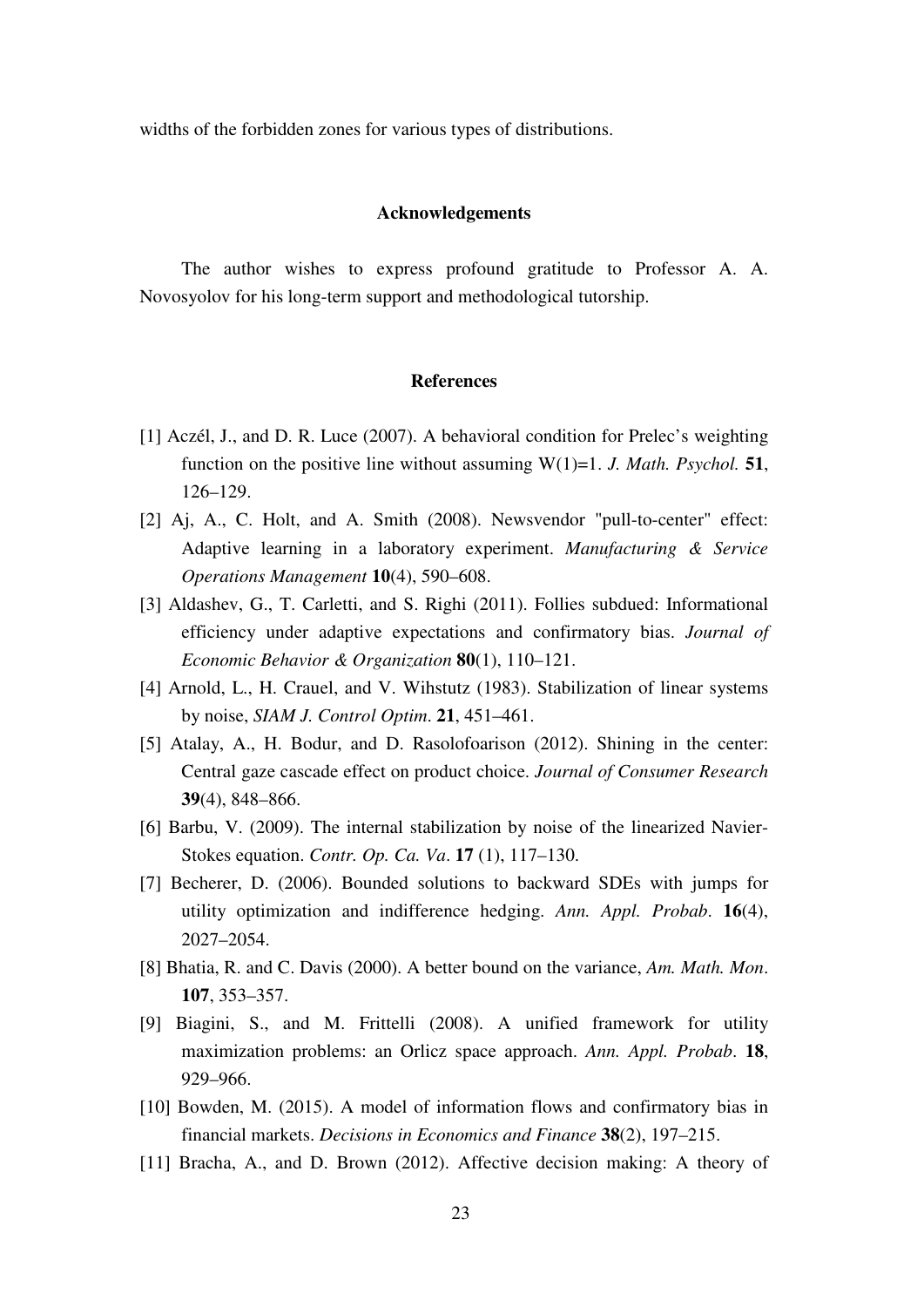optimism bias. *Games and Economic Behavior* **75**(1), 67–80.

- [12] Butler, D., and G. Loomes (2007). Imprecision as an Account of the Preference Reversal Phenomenon. *Am. Econ. Rev.* **97**, 277–297.
- [13] Cerrai, S. (2005). Stabilization by noise for a class of stochastic reactiondiffusion equations. *Probab. Theory Rel*. **133**(2), 190–214.
- [14] Cheraghchi, M. (2013). Noise-resilient group testing: Limitations and constructions. *Discrete Appl. Math*. **161**(1), 81–95.
- [15] Chernoff, H. (1981). The identification of an element of a large population in the presence of noise. *Ann. Probab.* **9**, 533–536.
- [16] Choulli, T., and J. Ma (2017). Explicit description of HARA forward utilities and their optimal portfolios. *Theory Probab. Appl.* **61**(1), 57–93.
- [17] Coeurdacier, N., and P. Gourinchas (2016). When bonds matter: Home bias in goods and assets. *Journal of Monetary Economics* **82**(C), 119–137.
- [18] Correa, M., L. Gonzalez-Sabate, I. Serrano (2013). Home bias effect in the management literature. *Scientometrics* **95**(27), 417–433.
- [19] Dokov, S. P., and D.P. Morton (2005). Second-Order Lower Bounds on the Expectation of a Convex Function. *Math. Oper. Res.* **30**(3), 662–677.
- [20] Egozcue, M., García, L.F., Wong, W.-K., and R. Zitikis, (2011). The covariance sign of transformed random variables with applications to economics and finance. *IMA J. Manag. Math*. **22**(3), 291–300.
- [21] Flandoli, F., B. Gess, M. Scheutzow (2017). Synchronization by noise. *Probab. Theory Rel*. **168**(3–4), 511–556.
- [22] Gaballo, G., and A. Zetlin-Jones (2016). Bailouts, moral hazard and banks' home bias for sovereign debt. *Journal of Monetary Economics* **81**(C), 70–85.
- [23] Giacomin, G., and C. Poquet (2015). Noise, interaction, nonlinear dynamics and the origin of rhythmic behaviors. *Braz. J. Prob. Stat*. **29**(2), 460–493.
- [24] Greenacre, L., J. Martin, S. Patrick, and V. Jaeger (2016). Boundaries of the centrality effect during product choice. *Journal of Retailing and Consumer Services* **32**(C), 32–38.
- [25] Hao, Y., H.H. Chu, K.C. Ko (2016). The 52-week high and momentum in the taiwan stock market: Anchoring or recency biases? *International Review of Economics & Finance* **43**(C), 121–138.
- [26] Harin, A. (2012). Data dispersion in economics (II) Inevitability and Consequences of Restrictions. *Review of Economics & Finance* **2**, 24–36.
- [27] Harin, A. (2014). The random-lottery incentive system. Can p~1 experiments deductions be correct? *16th conference on the Foundations of Utility and Risk*, Rotterdam.
- [28] Harin, A. (2018). Forbidden zones for the expectation. New mathematical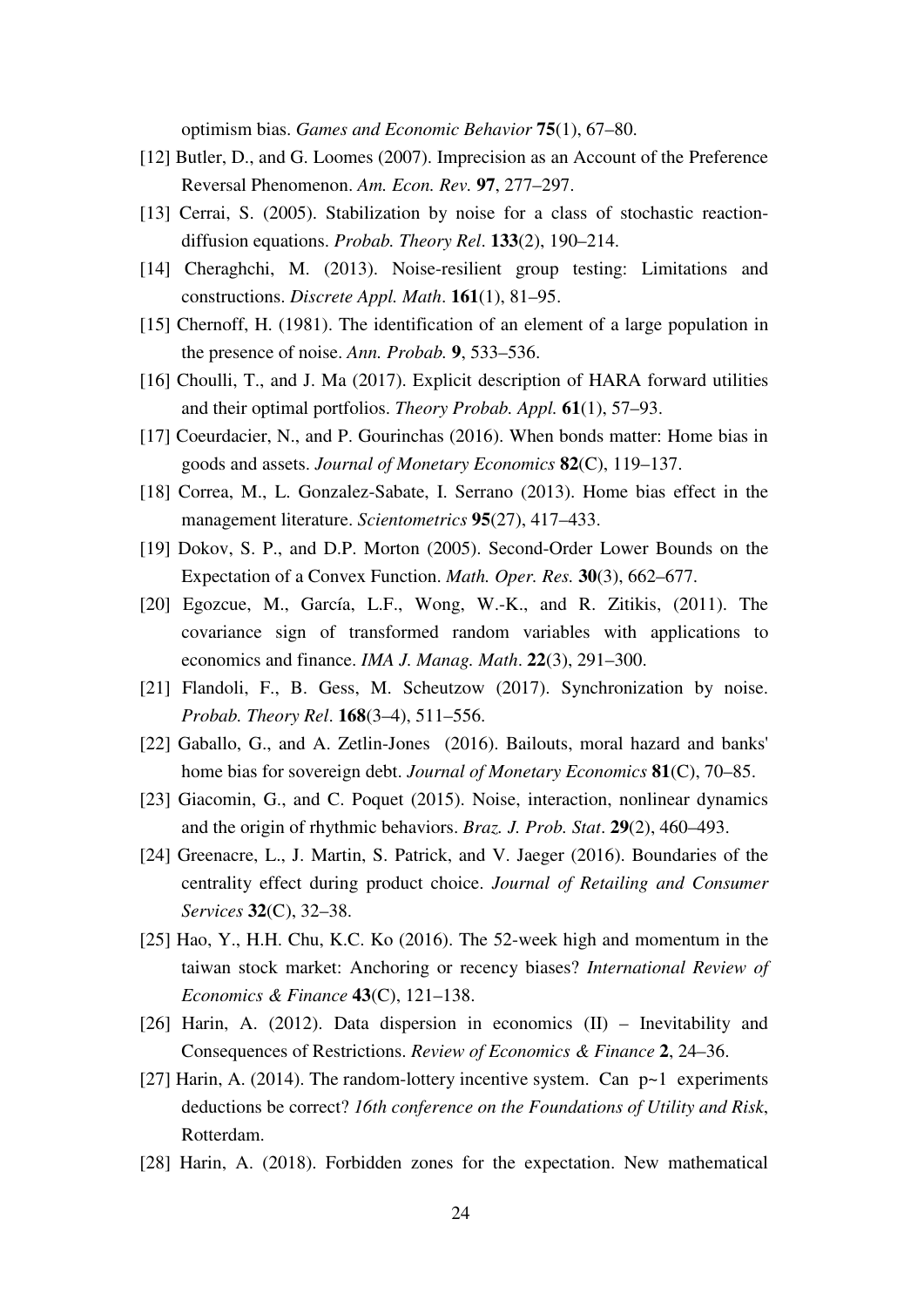results for behavioral and social sciences. preprint, MPRA Paper No. 86650.

- [29] Hey, J., and C. Orme (1994). Investigating Generalizations of Expected Utility Theory Using Experimental Data. *Econometrica* **62**, 1291–1326.
- [30] Kahneman, D., and R. Thaler (2006). Anomalies: Utility Maximization and Experienced Utility, *J Econ. Perspect.* **20**(1), 221–234.
- [31] Kahneman, D., and A. Tversky (1979). Prospect Theory: An Analysis of Decision under Risk. *Econometrica* **47**, 263–291.
- [32] Kumar, D., and N. Goyal (2015). Behavioural biases in investment decision making – a systematic literature review. *Qualitative Research in Financial Markets* **7**(1), 88–108.
- [33] Madansky, A. (1959). Bounds on the expectation of a convex function of a multivariate random variable. *Ann. Math. Stat.* **30**, 743–746.
- [34] Meier, S., and C. Sprenger (2010). Present-biased preferences and credit card borrowing. *American Economic Journal: Applied Economics* **2**(1), 193–210.
- [35] Menapace, L., and R. Raffaelli (2020). Unraveling hypothetical bias in discrete choice experiments. *Journal of Economic Behavior & Organization* **176**(C), 416–430.
- [36] Moriguti, S. (1952). A lower bound for a probability moment of any absolutely continuous distribution with finite variance. *Ann. Math. Stat.* **23**(2), 286–289.
- [37] Von Neumann, J., and O. Morgenstern (1944). *Theory of games and economic behavior*. Princeton: Princeton University Press.
- [38] Palomino, F. (2010). Psychological bias and gender wage gap. *Journal of Economic Behavior & Organization* **76**(3), 563–573.
- [39] Penn, J., and W. Hu (2018). Understanding hypothetical bias: An enhanced meta-analysis. *American Journal of Agricultural Economics* **100**(4), 1186– 1206.
- [40] Prékopa, A. (1990). The discrete moment problem and linear programming, *Discrete Appl. Math.* **27**(3), 235–254.
- [41] Prelec, D. (1998). The Probability Weighting Function. *Econometrica* **66**, 497– 527.
- [42] Scheutzow, M. (1985). Noise can create periodic behavior and stabilize nonlinear diffusions. *Stoch. Proc. Appl*. **20**(2), 323–331.
- [43] Schoemaker, P., and J. Hershey (1992). Utility measurement: Signal, noise, and bias. *Organ. Behav. Hum. Dec.* **52**, 397–424.
- [44] Shannon, C. (1949). Communication in the presence of noise. *Proc. Institute of Radio Engineers* **37**(1), 10–21.
- [45] Sharma, R., and. R. Bhandari (2014). On Variance Upper Bounds for Unimodal Distributions. *Commun. Stat. A-Theor*. **43**(21), 4503–4513.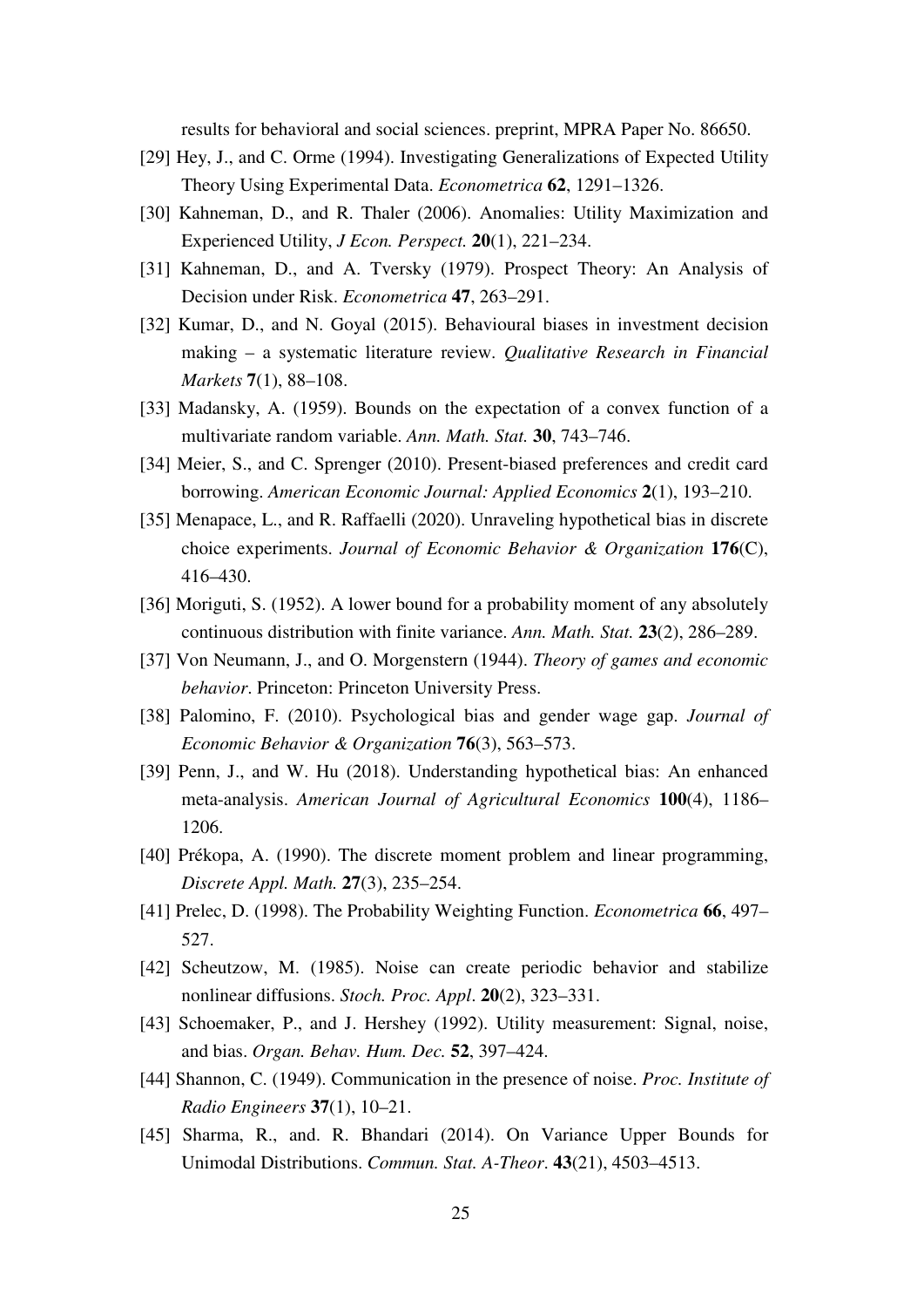- [46] Smith, J. (1971). The information capacity of amplitude- and variance constrained scalar Gaussian channels. *Inform. Control* **18**(3), 203–219.
- [47] Starmer, C., and R. Sugden (1991). Does the Random-Lottery Incentive System Elicit True Preferences? An Experimental Investigation. *Am. Econ. Rev.* **81**, 971–78.
- [48] Steingrimsson, R., and R. D. Luce (2007). Empirical evaluation of a model of global psychophysical judgments: IV. Forms for the weighting function. *J. Math. Psychol.* **51**, 29–44.
- [49] Taylor, M. (2013). Bias and brains: Risk aversion and cognitive ability across real and hypothetical settings. *Journal of Risk and Uncertainty* **46**(3), 299– 320.
- [50] Tekin, B. (2014). Psychological biases and the capital structure decisions: a literature review. *Theoretical and Applied Economics* **XXI**(12), 123–142.
- [51] Thaler, R., (2016). Behavioral Economics: Past, Present, and Future. *Am. Econ. Rev.* **106**(7), 1577–1600.
- [52] Viscusi, W., and C. Masterman (2017). Anchoring biases in international estimates of the value of a statistical life. *Journal of Risk and Uncertainty* **54**(2), 103–128.
- [53] Wang, J., X. Wang, X. Zhuang, J. Yang (2017). Optimism bias, portfolio delegation, and economic welfare. *Economics Letters* **150**(C), 111–113.
- [54] Wang, Y. (2018). Present bias and health. *Journal of Risk and Uncertainty*  **57**(2), 177–198.
- [55] Wolfowitz, J. (1975). Signalling over a Gaussian channel with feedback and autoregressive noise. *J. Appl. Probability* **12**(4), 713–723.
- [56] Zahera, S., R. Bansal (2018). Do investors exhibit behavioral biases in investment decision making? A systematic review. *Qualitative Research in Financial Markets* **10**(2), 210–251.
- [57] Zhang, Y., E. Siemsen (2019). A meta-analysis of newsvendor experiments: Revisiting the pull-to-center asymmetry. *Production and Operations Management* **28**(1), 140–156.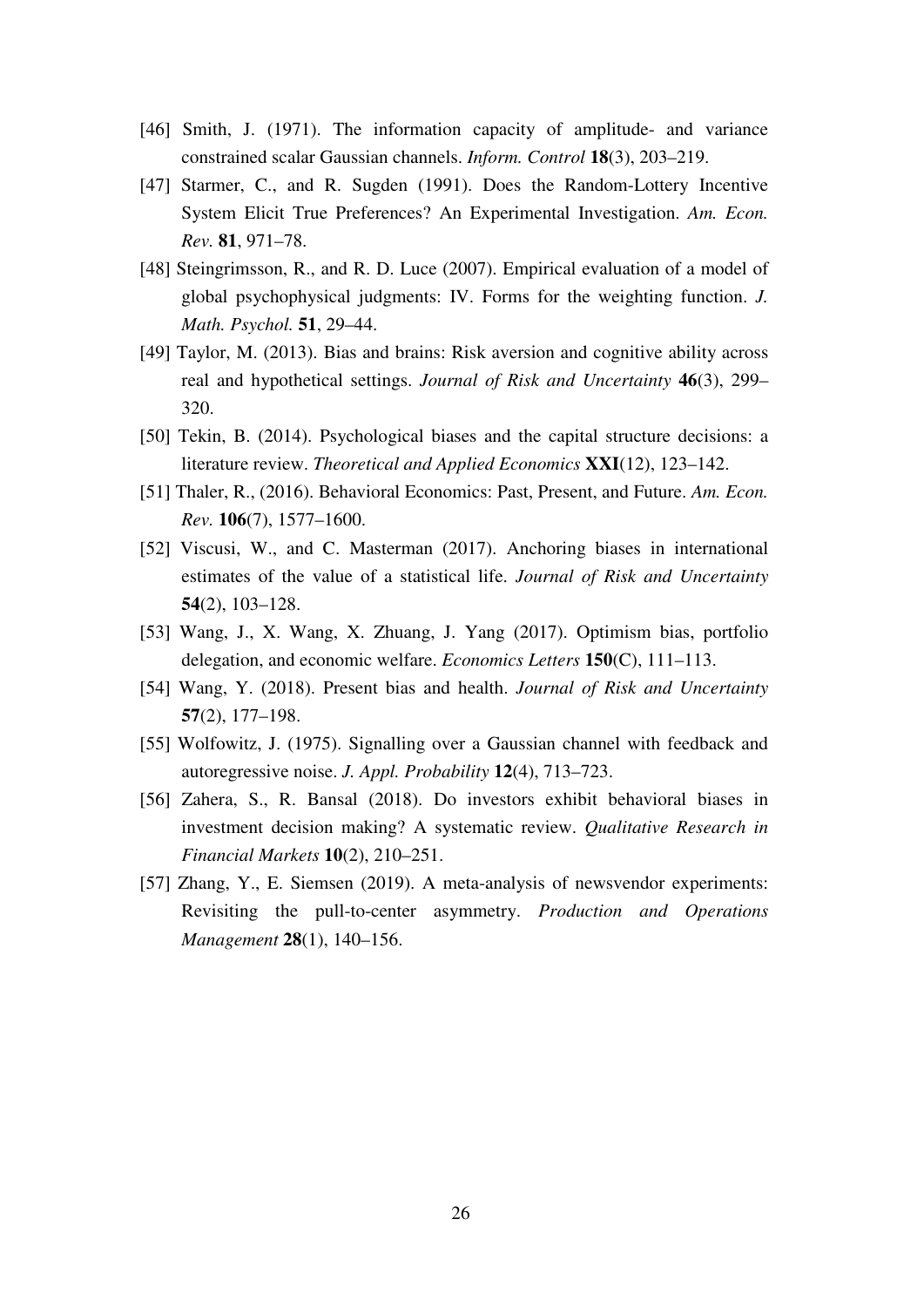#### **A. Appendix. Lemmas**

Let us prove three lemmas for theorem (1). Namely let us prove that the maximal variance of any discrete or continuous or real valued random variable whose values lie within a finite interval is not more than the variance of the discrete random variable whose probability mass function has only two non-zero values, which are located at the boundaries of the interval.

#### **A1. Lemma 1: Discrete part**

**Lemma 1.** If the values of a random variable *X* lie within an interval  $[a, b]$ :  $0 \leq (b-a) \leq \infty$ , (1) holds, and the variance of *X* can be represented as

$$
E[X - \mu]^2 = \sum_{x_k \in [a,b]} (x_k - \mu)^2 p_X(x_k) + \int_a^b (x - \mu)^2 f_X(x) dx,
$$
 (14)

*b*

then

$$
\sum_{x_k \in [a,b]} (x_k - \mu)^2 p_X(x_k) \leq \sum_{x_k \in [a,b]} \left[ (\mu - a)^2 \frac{b - x_k}{b - a} + (b - \mu)^2 \frac{x_k - a}{b - a} \right] p_X(x_k).
$$

**Proof**. Consider the difference between these transformed and initial expressions for the discrete part of the variance for the cases  $x_k \ge \mu$  and  $x_k \le \mu$ .

Case  $x_k \geq \mu$ .

If 
$$
a \le \mu \le x_k \le b
$$
, then  
\n
$$
\left[ (a - \mu)^2 \frac{b - x_k}{b - a} + (b - \mu)^2 \frac{x_k - a}{b - a} \right] - (x_k - \mu)^2 \ge
$$
\n
$$
\ge (b - \mu)^2 \left[ \frac{x_k - a}{b - a} - \left( \frac{x_k - \mu}{b - \mu} \right)^2 \right]
$$

and

$$
0 \le \frac{x_k - \mu}{b - \mu} \le 1
$$
, and  $\left(\frac{x_k - \mu}{b - \mu}\right)^2 \le \frac{x_k - \mu}{b - \mu}$ .

Then

$$
\frac{x_k - a}{b - a} - \left(\frac{x_k - \mu}{b - \mu}\right)^2 \ge \frac{x_k - a}{b - a} - \frac{x_k - \mu}{b - \mu} = \frac{(x_k - \mu) + (\mu - a)}{(b - \mu) + (\mu - a)} - \frac{x_k - \mu}{b - \mu}
$$

and we have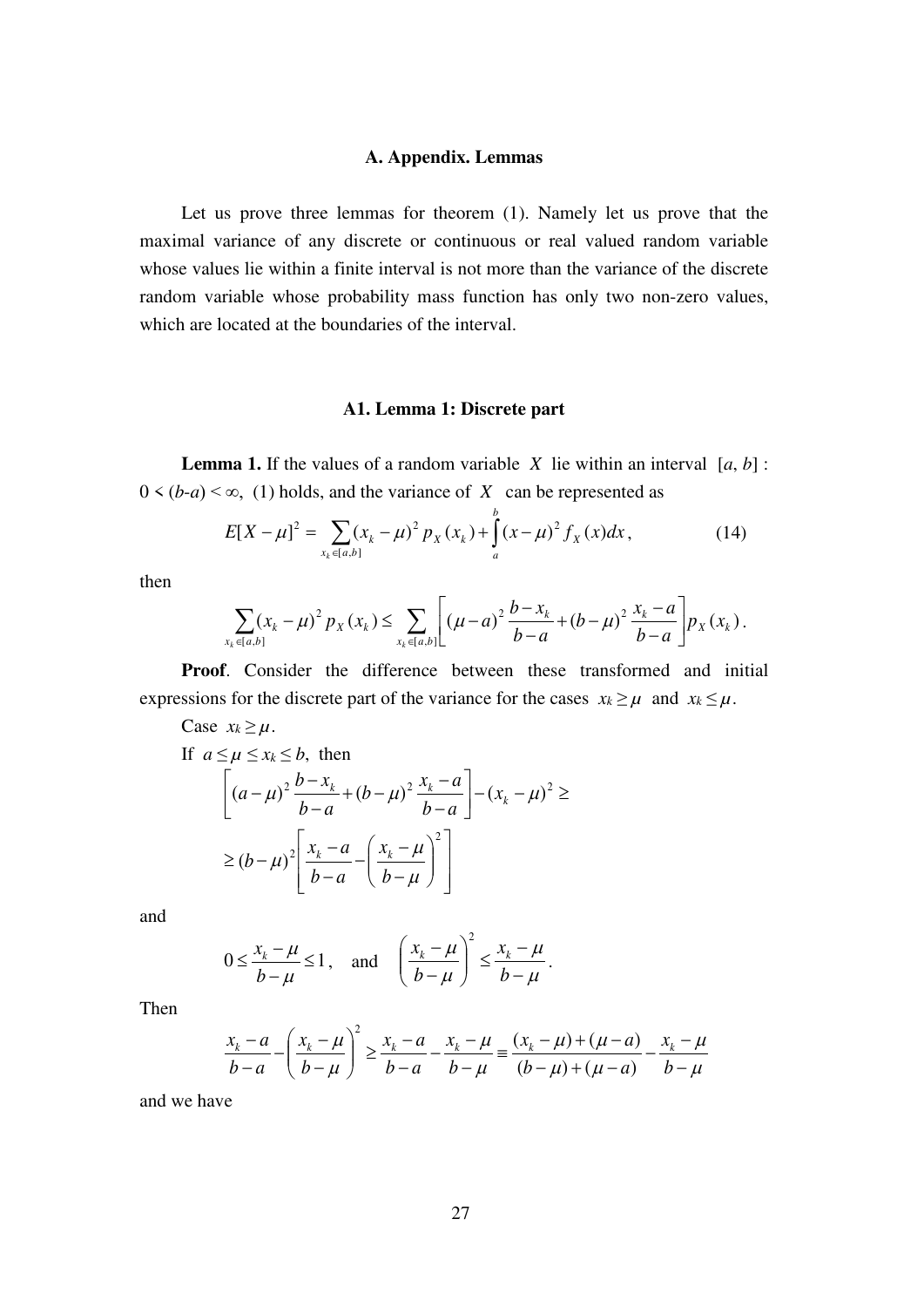$$
(b-\mu)^2 \left[ \frac{x_k-a}{b-a} - \left( \frac{x_k-\mu}{b-\mu} \right)^2 \right] \ge 0.
$$

So in the case  $x_k \geq \mu$ , the difference between the transformed and initial expressions for the discrete part of the variance is non-negative.

Case  $x_k \leq \mu$ .

If  $a \le x_k \le \mu \le b$ , then, analogously to the above case,

$$
\[ (a - \mu)^2 \frac{b - x_k}{b - a} + (b - \mu)^2 \frac{x_k - a}{b - a} \] - (x_k - \mu)^2 \ge
$$
  
 
$$
\ge (\mu - a)^2 \left[ \frac{b - x_k}{b - a} - \left( \frac{\mu - x_k}{\mu - a} \right)^2 \right]
$$

and

$$
(\mu - a)^2 \left[ \frac{b - x_k}{b - a} - \left( \frac{\mu - x_k}{\mu - a} \right)^2 \right] \ge 0.
$$

So in the case when  $x_k \leq \mu$ , the difference between the transformed and initial expressions for the discrete part of the variance is non-negative also.

Maximality.

So the difference

$$
\[ (a - \mu)^2 \frac{b - x_k}{b - a} + (b - \mu)^2 \frac{x_k - a}{b - a} \] p_X(x_k) - (x_k - \mu)^2 p_X(x_k)
$$

is non-negative for any  $x_k$  such that  $a \le x_k \le b$ .

Let us estimate the difference between the transformed and initial expressions for the discrete part of the variance

$$
\sum_{x_k \in [a,b]} \left[ (a-\mu)^2 \frac{b-x_k}{b-a} + (b-\mu)^2 \frac{x_k-a}{b-a} - (x_k - \mu)^2 \right] p_X(x_k).
$$

Every member of the sum is non-negative. Hence the total sum is non-negative as well. Lemma 1 has been proved. □

So, the variance of any discrete random variable whose values lie within a finite interval is not more than the variance of the discrete random variable (with the same expectation) which has only two values at the two boundary points of the interval. And the discrete part of the variance of *X* is not more than the variance for the PMF (with the same norm and expectation as for this discrete part) which has only two values, located at *a* and *b*.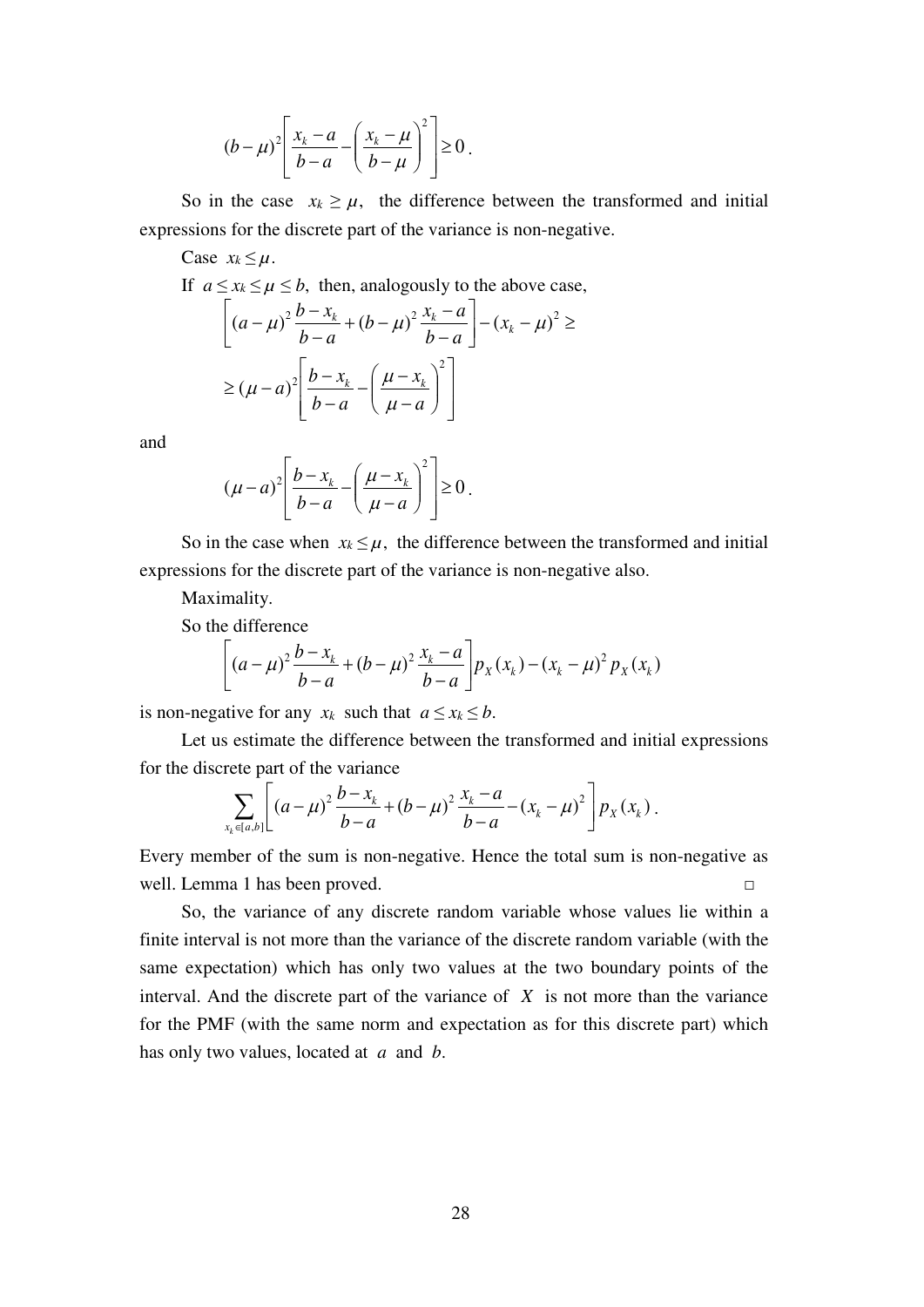#### **A2. Lemma 2: Continuous part**

**Lemma 2.** If the values of an r.v. *X* lie within  $[a,b]$ :  $0 < (b-a) < \infty$ , condition (1) holds, and the variance of *X* can be represented as (14), then

$$
\int_{a}^{b} (x - \mu)^2 f_X(x) dx \leq \int_{a}^{b} \left[ (\mu - a)^2 \frac{b - x}{b - a} + (b - \mu)^2 \frac{x - a}{b - a} \right] f_X(x) dx.
$$

**Proof**. Let us find the difference between these transformed and initial expressions for the continuous part of the variance. Let us consider separately the cases  $x \ge \mu$  and  $x \le \mu$ .

Case  $x \geq \mu$ .

If  $a \le \mu \le x \le b$ , then, analogously to the above cases, for

$$
\[ (\mu - a)^2 \frac{b - x}{b - a} + (b - \mu)^2 \frac{x - a}{b - a} \] - (x - \mu)^2 \ge (b - \mu)^2 \left[ \frac{x - a}{b - a} - \left( \frac{x - \mu}{b - \mu} \right)^2 \right]
$$

we have

$$
(b-\mu)^2 \left[ \frac{x-a}{b-a} - \left( \frac{x-\mu}{b-\mu} \right)^2 \right] \ge 0.
$$

So in the case when  $x \ge \mu$ , the difference between the transformed and initial expressions for the continuous part of the variance is non-negative.

Case  $x \leq \mu$ .

If  $a \le x \le \mu \le b$ , then considerations that are entirely analogous to the above cases lead to the conclusion

$$
\[ (\mu - a)^2 \frac{b - x}{b - a} + (b - \mu)^2 \frac{x - a}{b - a} \] - (\mu - x)^2 \ge 0.
$$

So in the case when  $x \leq \mu$  the difference between the transformed and initial expressions for the variance is non-negative as well.

Maximality.

Let us estimate the difference between the transformed and initial expressions of the continuous part of the variance

$$
E_{contin. transformation} [X - \mu]^2 - E_{contin. initial} [X - \mu]^2 =
$$
  
= 
$$
\int_a^b \left[ (a - \mu)^2 \frac{b - x}{b - a} + (b - \mu)^2 \frac{x - a}{b - a} - (x - \mu)^2 \right] f_X(x) dx
$$

Since the integrand is non-negative for every point in the scope of the limits of integration, the integral is non-negative as well. The difference between the expressions is therefore non-negative.

Lemma 2 has been proved. □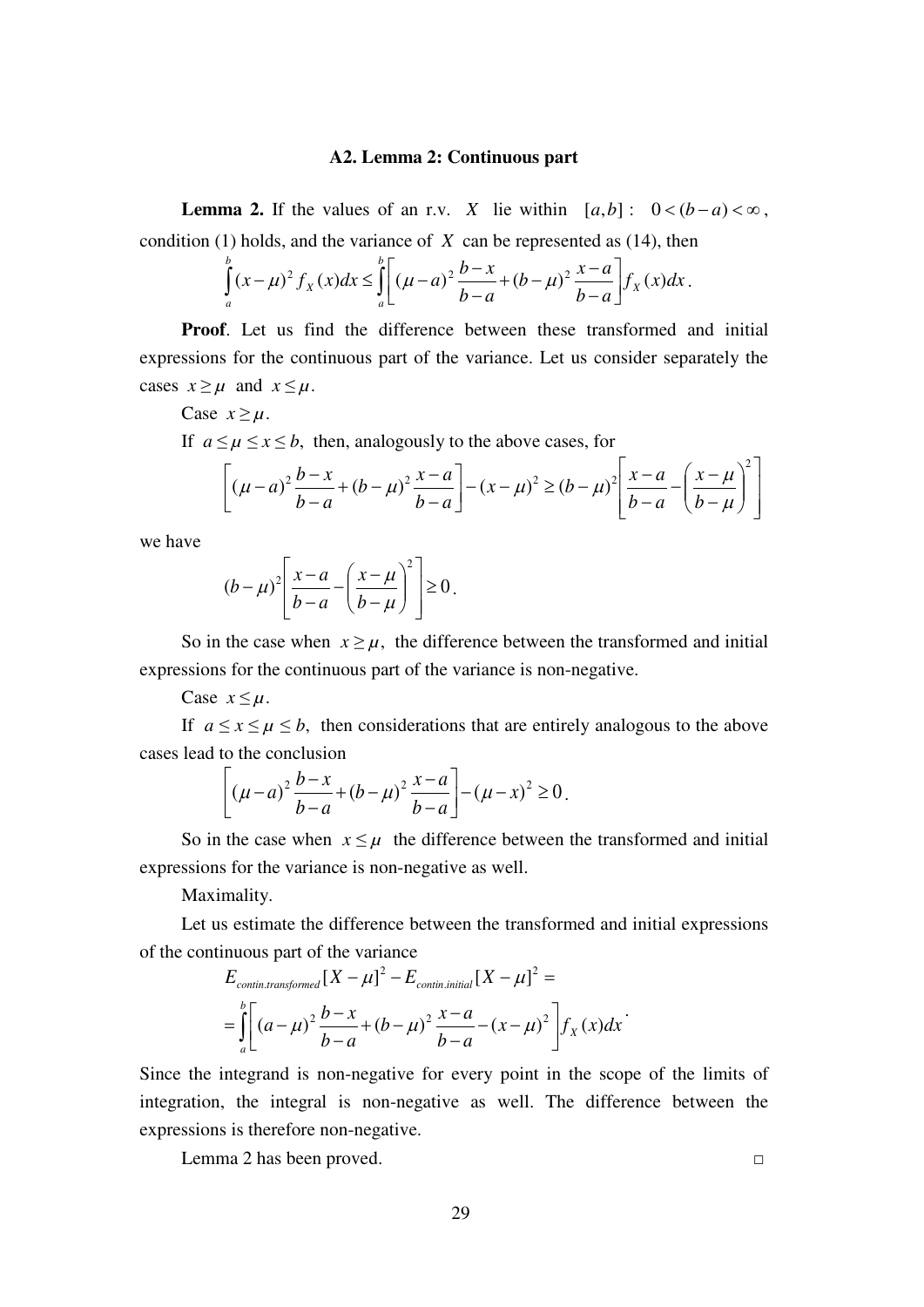So, the variance of any continuous random variable whose values lie within a finite interval is not more than the variance of the discrete random variable (with the same expectation) which has only two values located at the two boundary points of the interval.

And the continuous part of the variance of *X* is not more than the corresponding part (with the same norm and expectation as for this continuous part) of the variance of the probability mass function which has only two values located at the boundary points *a* and *b*.

# **A3. Lemma 3: General mixed case**

**Lemma 3 (General mixed case)**. If the values of a random variable *X* lie within an interval  $[a,b]$ :  $0 < (b-a) < \infty$ , normalizing condition (1) holds, and the variance of the variable *X* can be represented as

$$
E[X - \mu]^2 = \sum_{x_k \in [a,b]} (x_k - \mu)^2 p_X(x_k) + \int_a^b (x - \mu)^2 f_X(x) dx,
$$

then the following inequality is true

$$
\sum_{x_k \in [a,b]} (x_k - \mu)^2 p_X(x_k) + \int_a^b (x - \mu)^2 f_X(x) dx \le
$$
  
\n
$$
\leq \sum_{x_k \in [a,b]} \left[ (\mu - a)^2 \frac{b - x_k}{b - a} + (b - \mu)^2 \frac{x_k - a}{b - a} \right] p_X(x_k) + \int_a^b \left[ (\mu - a)^2 \frac{b - x_k}{b - a} + (b - \mu)^2 \frac{x - a}{b - a} \right] f_X(x) dx
$$

**Proof.** The discrete part of this inequality has been proved (by means of lemma (1)) to be true independently of its continuous part for any combination of norms within the framework of normalizing condition (1).

The continuous part of this inequality has been proved (by means of lemma (2)) to be also true independently of its discrete part for any combination of norms within the framework of normalizing condition  $(1)$ .

Therefore the sum of these two parts is true as well.

So lemma (3) has been proved.  $□$ 

So in any case, the variance is maximal for the PMF that has only two values located at the two boundary points of the interval.